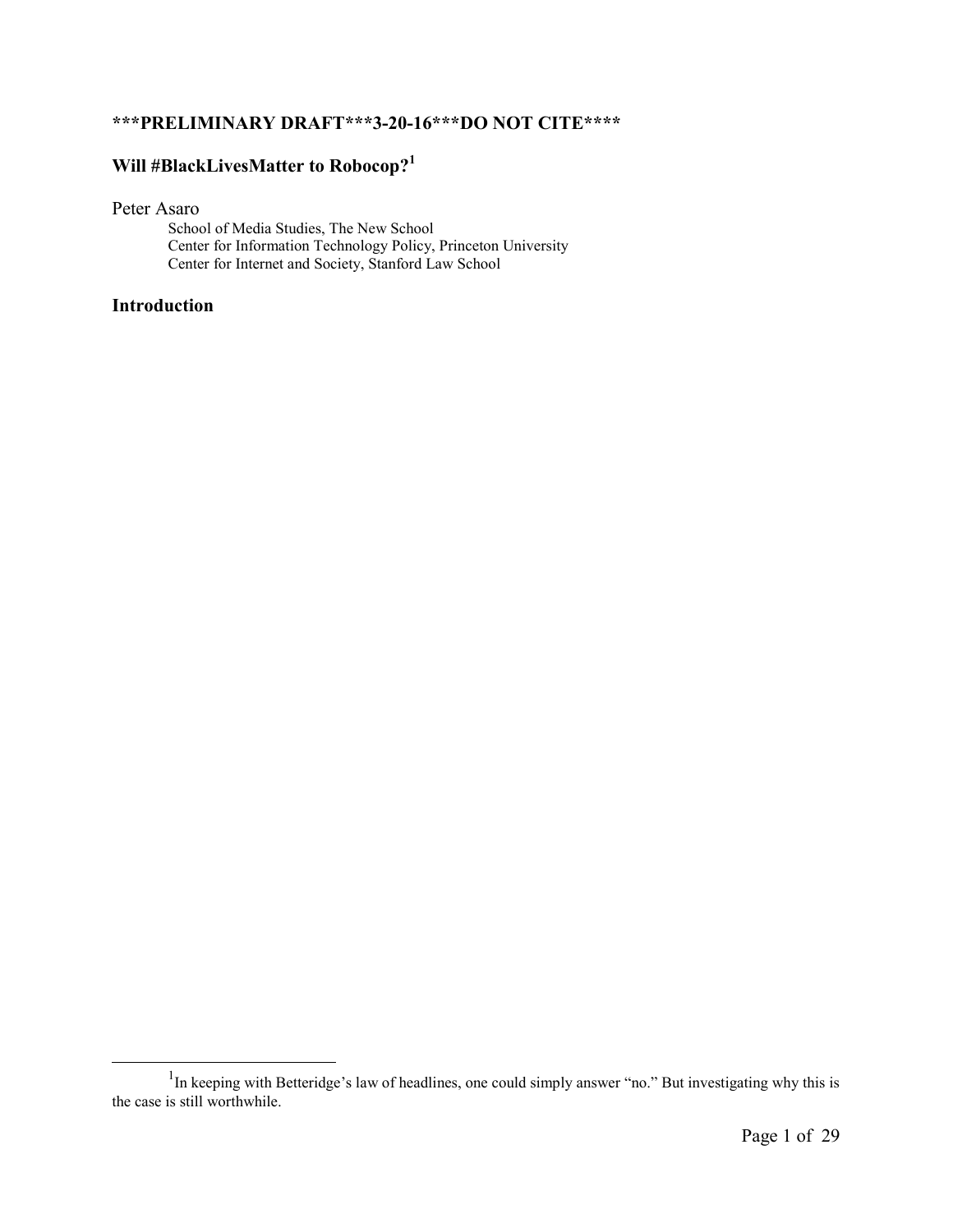#BlackLivesMatter is a Twitter hashtag and grassroots political movement that challenges the institutional structures surrounding the legitimacy of the application of state-sanction violence against people of color, and seeks just accountability from the individuals who exercise that violence. It has also challenged the institutional racism manifest in housing, schooling and the prison-industrial complex. It was started by the black activists Alicia Garza, Patrisse Cullors, and Opal Tometi, following the acquittal of the vigilante George Zimmerman in the fatal shooting of Trayvon Martin in 2013. $^2$ 

The movement gained momentum following a series of highly publicized killings of blacks by police officers, many of which were captured on video from CCTV, police dashcams, and witness cellphones which later went viral on social media. #BlackLivesMatter has organized numerous marches, demonstrations, and direct actions of civil disobedience in response to the police killings of people of color.<sup>3</sup> In many of these cases, particularly those captured on camera, the individuals who are killed by police do not appear to be acting in the ways described in official police reports, do not appear to be threatening or dangerous, and sometimes even appear to be cooperating with police or trying to follow police orders.

While the #BlackLivesMatter movement aims to address a broad range of racial justice issues, it has been most successful at drawing attention to the disproportionate use of violent and lethal force by police against people of color.4 The sense of "disproportionate use" includes both the excessive amounts of forced used in a given encounter, and the frequency with which force is used in police encounters with people of color. Since the movement began, a number of journalists, organizations and institutions have produced studies and reports investigating both racism in policing and the use of force by police.<sup>5</sup> Collectively, these raise a series of questions about the legitimate use of violent and lethal force by police, and the legal regulation of inappropriate and unnecessary use of force by police.

Due to the increased media attention given to police violence when a video of the incident is available, many people have called for requiring police to wear body-cams to record their

International's report on police use of force and firearms in the US (http://www.amnestyusa.org/research/reports/deadlyforce-police-use-of-lethal-force-in-the-united-states), and numerous journalistic investigations into a range of topics including inadequate training of police to deal with the mentally ill

(http://www.washingtonpost.com/sf/investigative/2015/06/30/distraught-people-deadly-results/)

 $\frac{1}{2}$ <sup>2</sup>https://en.wikipedia.org/wiki/Black\_Lives\_Matter

<sup>&</sup>lt;sup>3</sup>These include Michael Brown in Ferguson, Missouri; John Crawford III in Beavercreek, Ohio; Eric Garner in Staten Island, New York; Freddie Grey in Baltimore, Maryland; Walter L. Scott in North Charleston, South Carolina; 12-year old Tamir Rice in Cleveland, Ohio; Laquan McDonald in Chicago; and many others. <sup>4</sup>

 $T$ he #AllLivesMatter hashtag appears to be largely aimed at diffusing or rejecting the racial critique presented by #BlackLivesMatter. This paper does not endorse that political reaction or its aims, but will consider the implications of automating police use of force on all citizens as well as its disproportionate effects on particular racial and disenfranchised groups.

<sup>&</sup>lt;sup>5</sup>These include civil rights investigations by the Department of Justice of the Ferguson, Missouri PD (http://www.justice.gov/sites/default/files/opa/press-

releases/attachments/2015/03/04/ferguson\_police\_department\_report.pdf , https://www.washingtonpost.com/news/postnation/wp/2015/03/04/the-12-key-highlights-from-the-dojs-scathing-ferguson-report/ ), and the Albuquerque, New Mexico PD (http://www.justice.gov/sites/default/files/crt/legacy/2014/04/10/apd\_findings\_4-10-14.pdf), Amnesty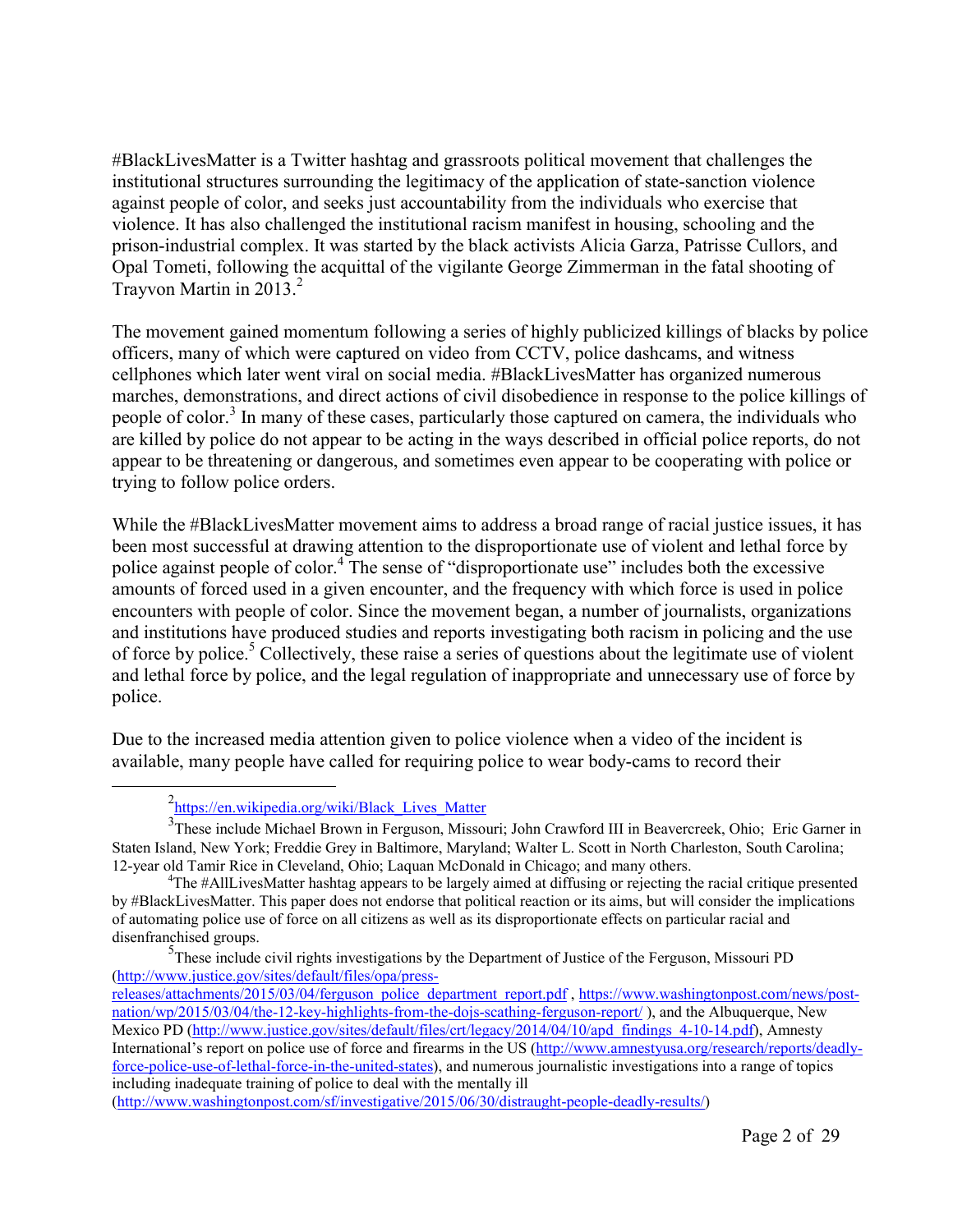interactions with the public (cite). While this appears to be a potential technological solution to a set of problems, it has obvious limitations. In particular, a number of the high-profile cases did involve police body-cams as well as police car dash-cams, and yet many of the same accountability problems persist–police are not charged, indicted or convicted despite the videos. The public discussion of police body-cams points to both a widespread desire for a simple technological solution to complex social problems, and an awareness of the potential power of surveillance on accountability, even as it fails to address the social and legal frameworks within which these technologies function.

As a means of critiquing this discussion of body-cams and other policing technologies as solutions to the social problems manifest in policing, this paper will consider an even more sophisticated policing technology: a hypothetical RoboCop. That is, if we wished to address the various forms of racism, psychological aggression and abuses of power by automating the work of police and particularly the use of force by police, could this work, and if so, would it be desirable?

Recently there have been a number of robotic systems introduced for law enforcement, security and policing.<sup>6</sup> Some of these robots feature weapons such as tasers and tear gas which could be used against people.<sup>7</sup> Additionally, there is growing use of face-recognition<sup>8</sup> and automatic license-plate readers by law enforcement agencies.<sup>9</sup> Admittedly, the RoboCop depicted in the Hollywood sci-fi movies was actually a human police officer whose brain is grafted into a robotic body. For the purposes of this paper I will examine the possible future application of robotics to policing with the understanding that these will be systems that are controlled by programmed computers, rather than cyborgs.<sup>10</sup> In particular, this paper will examine the legal and moral requirements for the use of force by police, and whether robotic systems of the foreseeable future could meet these requirements, or

 $\overline{\phantom{0}}$  $<sup>6</sup>$ Dubai police forces have already obtained policing robots designed to interact with the public</sup> (https://www.rt.com/news/253529-police-robot-dubai-robocop/?) A police patrol robot has been developed by a Silicon Valley company, Knightscope (http://knightscope.com/about.html), and a South Korean company has been testing prison guard robots since 2012 (http://www.digitaltrends.com/cool-tech/meet-south-koreas-new-robotic-prison-guards/).

<sup>7</sup> The design firm Chaotic Moon demonstrated a taser-armed drone on one of its interns at SXSW in 2014 (http://time.com/19929/watch-this-drone-taser-a-guy-until-he-collapses/), while in the state of North Dakota, a bill designed to required warrants for police to use drones, and which originally prohibited arming police drones, was later amended to permit "non-lethal" weaponization, including tasers and teargas before being passed in August, 2015. (https://www.washingtonpost.com/news/the-switch/wp/2015/08/27/police-drones-with-tasers-it-could-happen-in-northdakota/). A South African company, Desert Wolf, is marketing their Skunk drone, armed with teargas pellet guns, to mining companies to deal with striking workers (http://www.bbc.com/news/technology-27902634). The police department in Lucknow, India has already obtained five drones designed to disperse pepper spray for controlling crowds (http://fusion.net/story/117338/terrifying-pepper-spray-drones-will-be-used-to-break-up-protests-in-india). Documents obtain from a FOIA by EFF.org in 2013 revealed that the US Customs and Border Patrol contemplated whether nonlethal weapons could be mounted on their unarmed predator drones for "immobilizing" suspicious persons (http://www.slate.com/blogs/future\_tense/2013/07/03/documents\_show\_customs\_and\_border\_protection\_considered\_we aponized\_domestic.html).

<sup>8</sup> Kelly Gates (2011) *Our Biometric Future*, NYU Press.

<sup>&</sup>lt;sup>9</sup>https://www.eff.org/deeplinks/2015/10/license-plate-readers-exposed-how-public-safety-agencies-respondedmassive

 $10$ Though it is worth noting that both in the original 1987 film and its recent 2014 remake, the human element is included in order to legitimize the automation of policing and its use of force. The ED-209 was, by contrast, an autonomous lethal military weapon system deemed too dangerous for civilian law enforcement.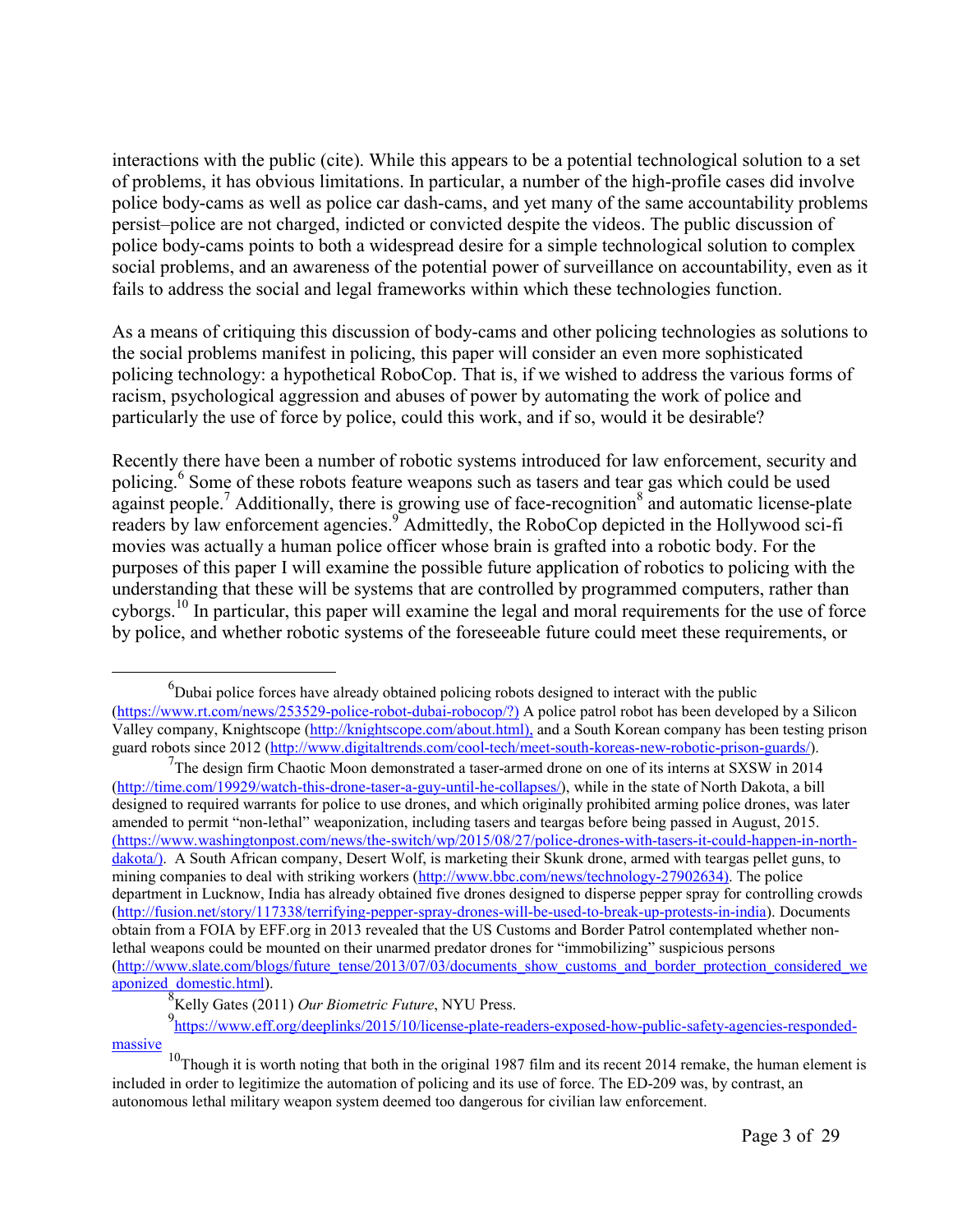whether those laws may need to be revised in light of robotic technologies, as some have argued.<sup>11</sup>

Beyond this, I will consider the racial dimensions of the use of force by police, and how such automation might impact the discriminatory nature of police violence. Many people are inclined to believe that technologies are politically neutral, and might expect a future RoboCop to be similarly neutral, and consequently expect it to be free from racial prejudice and bias. In this way, RoboCop might be seen by some as a technological solution to racist policing. However, many scholars have argued that technologies embody the values of the society that produces them, and often amplify the power disparities and biases of that society. In this way, RoboCop might be seen as an even more powerful, dangerous and unaccountable embodiment of racist policing.<sup>12</sup>

The paper will proceed by examining the problems of racist policing from a number of diverse perspectives. This will include examining the national and international legal standards for the use of force by police, as well as the guidelines issued by UN Human Rights Council,  $^{13}$  ICRC,  $^{14}$  and Amnesty International,<sup>15</sup> and the legal implications of designing robotic systems to use violent and lethal force autonomously.

From another perspective, the paper will consider the ways in which digital technologies are not racially neutral, but can actually embody forms of racism by design, both intentionally and unintentionally. This includes simple forms such as automatic faucets which fail to recognize dark skinned hands,<sup>16</sup> the intentional tuning of color film stock to give greater dynamic range to white faces at the expense of black faces, $17$  and the numerous challenges of applying facial recognition technologies to racially diverse faces.<sup>18</sup> In other words, how might automated technologies that are intended to treat everyone equally, fail to do so? And further, how might automated technologies be expected to make special considerations for particularly vulnerable populations? The paper will also consider the challenges of recognizing individuals in need of special consideration during police

- <sup>11</sup>UN Special Rapporteur for Extrajudicial Executions, Christof Heyns, has argued that armed police robots would necessitate new rules for the use of force:
- http://www.ohchr.org/en/NewsEvents/Pages/DisplayNews.aspx?NewsID=14700&LangID=E
- http://www.ohchr.org/EN/HRBodies/HRC/RegularSessions/Session26/Pages/ListReports.aspx Amnesty International has also called for banning armed robots in policing:

https://www.amnesty.org/en/latest/news/2015/04/ban-killer-robots-before-their-use-in-policing-puts-lives-at-risk/

<sup>&</sup>lt;sup>12</sup>This view is captured elegantly in the satirical headline: "New Law Enforcement Robot Wields Excessive Force of Five Human Officers," *The Onion*, June 5, 2014, VOL 50 ISSUE 22. (http://www.theonion.com/article/newlaw-enforcement-robot-can-wield-excessive-forc-36220?)

<sup>13</sup>http://www.ohchr.org/EN/ProfessionalInterest/Pages/UseOfForceAndFirearms.aspx

<sup>14</sup>https://www.icrc.org/en/document/use-force-law-enforcement-operations

https://www.icrc.org/eng/assets/files/other/icrc\_002\_0943.pdf

<sup>15</sup>http://www.amnesty.nl/nieuwsportaal/rapport/use-force-guidelines-implementation-un-basic-principles-useforce-and-firearms

<sup>&</sup>lt;sup>16</sup>http://mic.<u>com/articles/124899/the-reason-this-racist-soap-dispenser-doesn-t-work-on-black-skin</u>

 $17$ <sub>http://www.yox.com/2015/9/18/9348821/photography-race-bias,</sub>

http://www.buzzfeed.com/syreetamcfadden/teaching-the-camera-to-see-my-skin#.ln77Xb361

<sup>18</sup>http://gizmodo.com/5431190/hp-face-tracking-webcams-dont-recognize-black-people http://mic.com/articles/121555/google-photos-misidentifies-african-americans-as-gorillas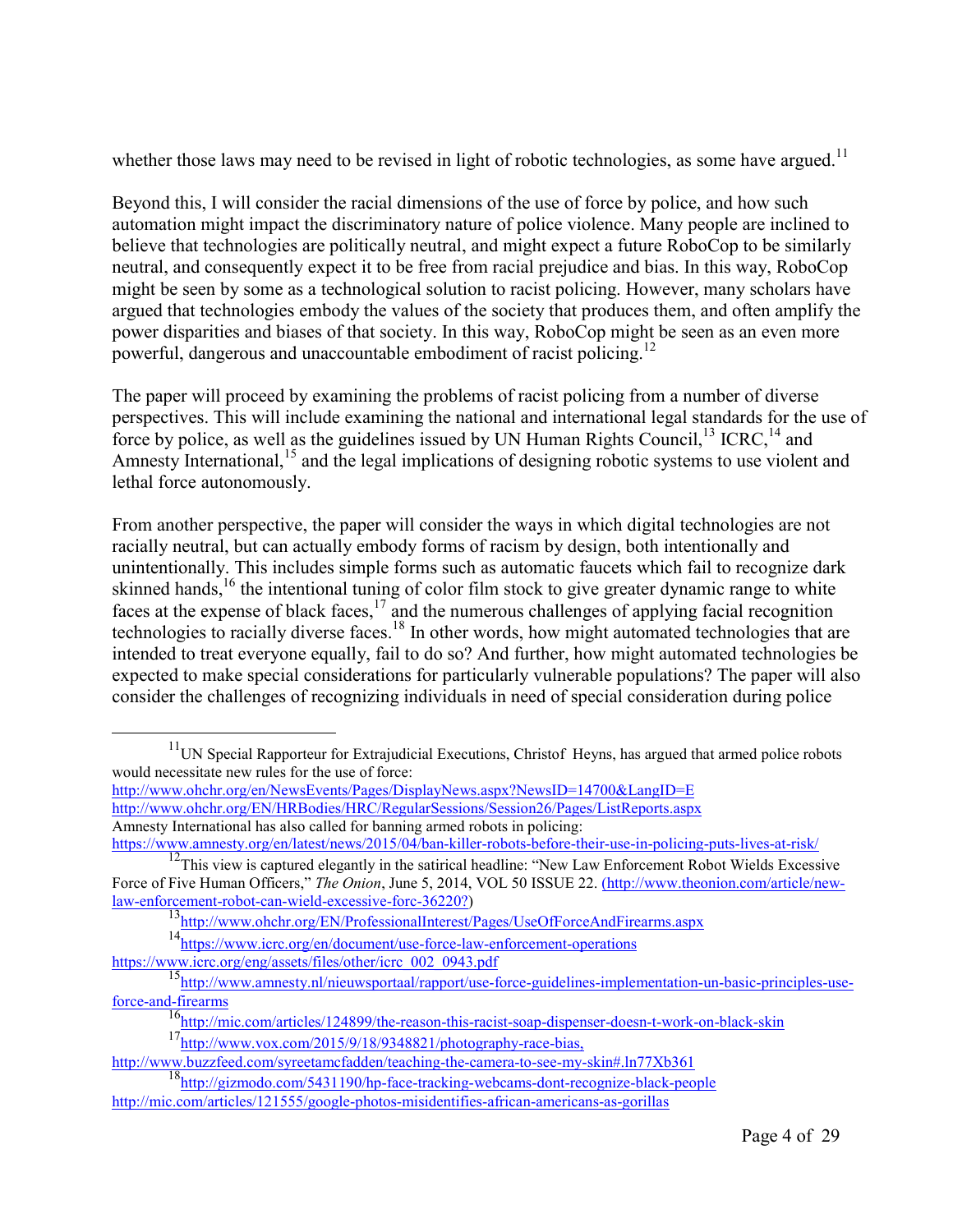encounters, such as the elderly, children, pregnant women, people experiencing health emergencies, the mentally ill, and the physically disabled including the deaf, blind and those utilizing wheelchairs, canes, prosthetics and other medical aides and devices.

The paper will consider the systemic nature of racism. The automation of policing might fail to address systemic racism, even if it could be successful in eliminating racial bias in individual police encounters. In particular, it will consider the likely applications of data-driven policing. Given the efficiency aims of automation, it seems likely that automated patrols would be shaped by data from previous police calls and encounters. As is already the case with human policing, robotic police will likely be deployed more heavily in the communities of racial minorities, and the poor and disenfranchised where they will generate more interactions, more arrests, and thus provide data to further justify greater robotic police presence in those communities. That is, automated policing could easily reproduce the racist effects of existing practices and its explicit and implicit forms of racism.

Finally, the paper will reflect on the need for greater community involvement in establishing police use-of-force standards, as well as the enforcement of those standards, and other norms governing policing. Moreover, as policing becomes increasingly automated, through both data-driven and robotic technologies, it is increasingly important to involve communities in the design and adoption of technologies used to keep the peace in those communities. Failing to do so will only further increase an adversarial stance between communities and their police force.

The problem of racist policing has multiple causes, and eliminating the problem will require numerous policy, as well as social, changes. I believe it is worthwhile to consider what it would mean to create an automated robotic police officer, and what it would require to ensure that it was not racist, in order to better understand the challenges of eliminating racist police practices in human police officers. In particular, I do not want to suggest that such a technology would be a solution to the problem of racist policing. Indeed, I will argue that there can be no easy technological fix to this problem. Moreover, I want examine the legal, psychological and moral complexity involved in decisions by police officers to use violent and lethal force both as a means to argue against any proposal to authorize automated systems to use violent and lethal force against people, and to further inform and enlighten the current discussions of the use of violent and lethal force by police.

What is meant here by conjuring the notion of a robocop is not exactly what is depicted in the Hollywood films produced in 1987 and 2014. It is far to easy to say "Imagine a robot that perfectly applied the established standards for the use of force, and did so without regard to bias or prejudice, racial or otherwise." Such an ideal fantasy might be seductive when viewed from a distance, but viewed up close, from the perspective of an engineer who might wish to design such a system, there are deep philosophical and legal issues that make this ideal infeasible, undesirable, and dangerous. Many of the same issues confront other technologies which might be offered as easy technological fixes for the problem of racist policing, such as requiring police to wear body-cams.

In order to automate the use of violent and lethal force in our hypothetical robot, we must start by considering what standards ought to be implemented by our system. This is perhaps the most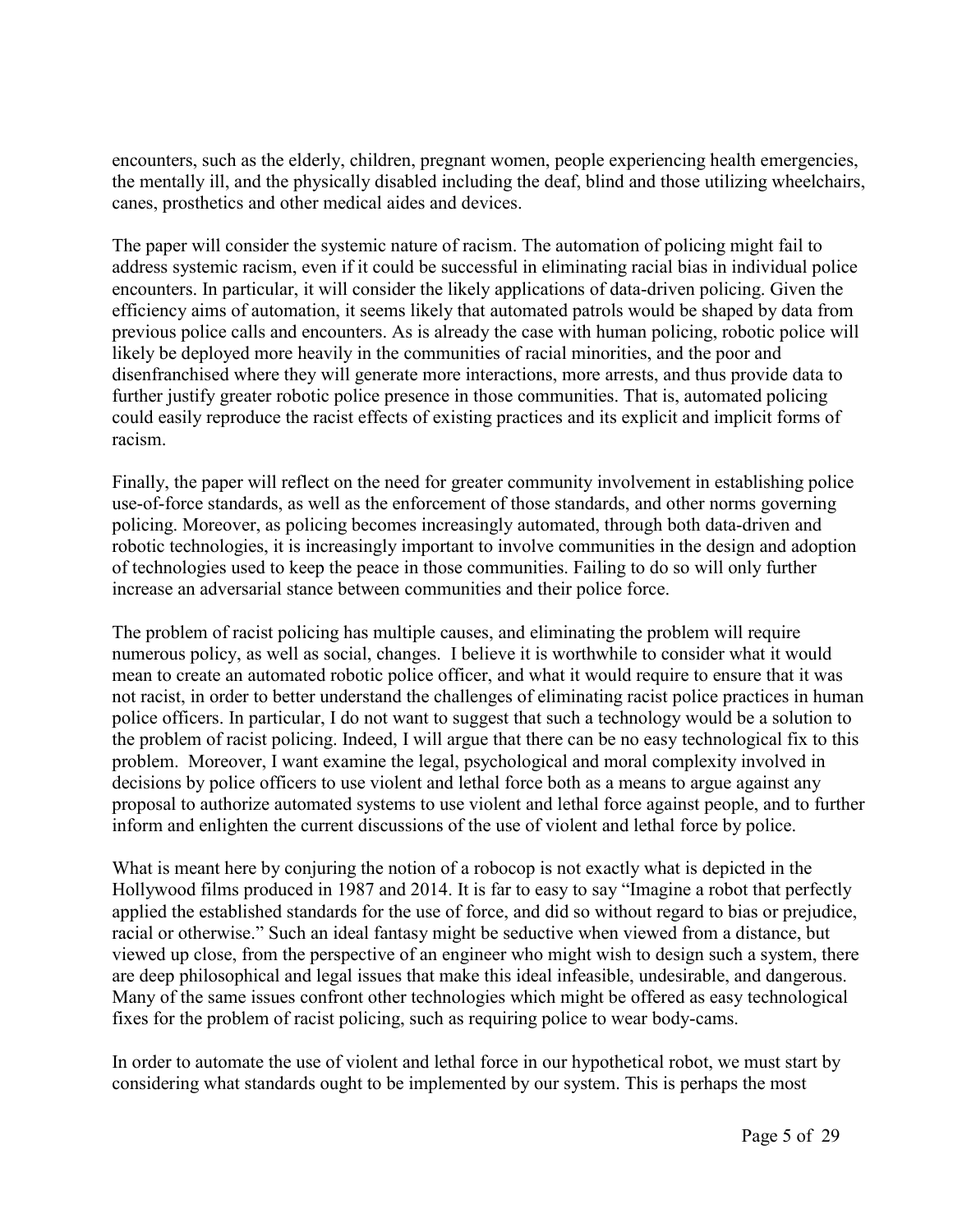significant challenge facing both the elimination of racist policing in the United States, and the hypothetical automation of police use of force. In the first section I examine the international standards for the use of violent and lethal force by police. This will include both the technical challenges, or impossibility, or designing a system that could meet existing international standards, as well as the reviewing the ways in which existing policies within the United States, including federal, state and local laws, all currently fail to meet international standards.

The basic challenges of automating the use of force apply in all situations, regardless of racial context. There are, however, ways in which racism can be embedded in technologies themselves. The second section will examine several examples of automation technologies which manifest racial discrimination. Racial discrimination can be embeded in technology in numerous ways, whether intentionally or unintentionally. This section will review the substantial literature on racialized technologies, and how these might be realized in a hypothetical robocop. While we might hope that the technologies we build will be free from racial bias and discrimination, freeing technologies from such biases will actually require careful and conscious design choices to identify and eliminate that racism at every level of design.

While racism is most recognizable in its overt and egregious manifestations, it also exists within persistent and systemic forms that are much more difficult to recognize, challenge and eliminate. In the fourth section of this paper, I will consider how even a robocop that followed use of force guidelines perfectly, and was completely free of any embedded racism, could still be used to enact and replicate systemic racism.

Perhaps the most significant policy challenge facing the elimination of racist policing, and the excessive use of violent and lethal force by police more generally, is the lack of accountability for police use of force. Fixing the accountability problem for policing in the United States will require significant policy changes. And again, there is no clear or simple technological solution to this problem. Indeed, the introduction of technologies such as body-cams, or even an automated robocop, can just as easily serve to justify failures to hold police accountable or further obscure accountability by adding new layers of opacity and new challenges for holding individual officers and police departments accountable for the use of violent and lethal force against citizens.

And finally, I conclude with a summary of the most critical issues facing the reform of standards for the use of violent and lethal force by police, the automation of the use of violent and lethal force by machines, and the overarching necessity for reliable systems of accountability at multiple levels.

### **Part I: Automating Standards for the Use of Lethal and Violent Force by Police**

The most conspicuous manifestation of racist policing is the excessive use of force and lethal force against people of color. The causes of this problem are many and complicated. Indeed, #BLM affiliated Campaign Zero calls for a significant number of policy changes to address this problem.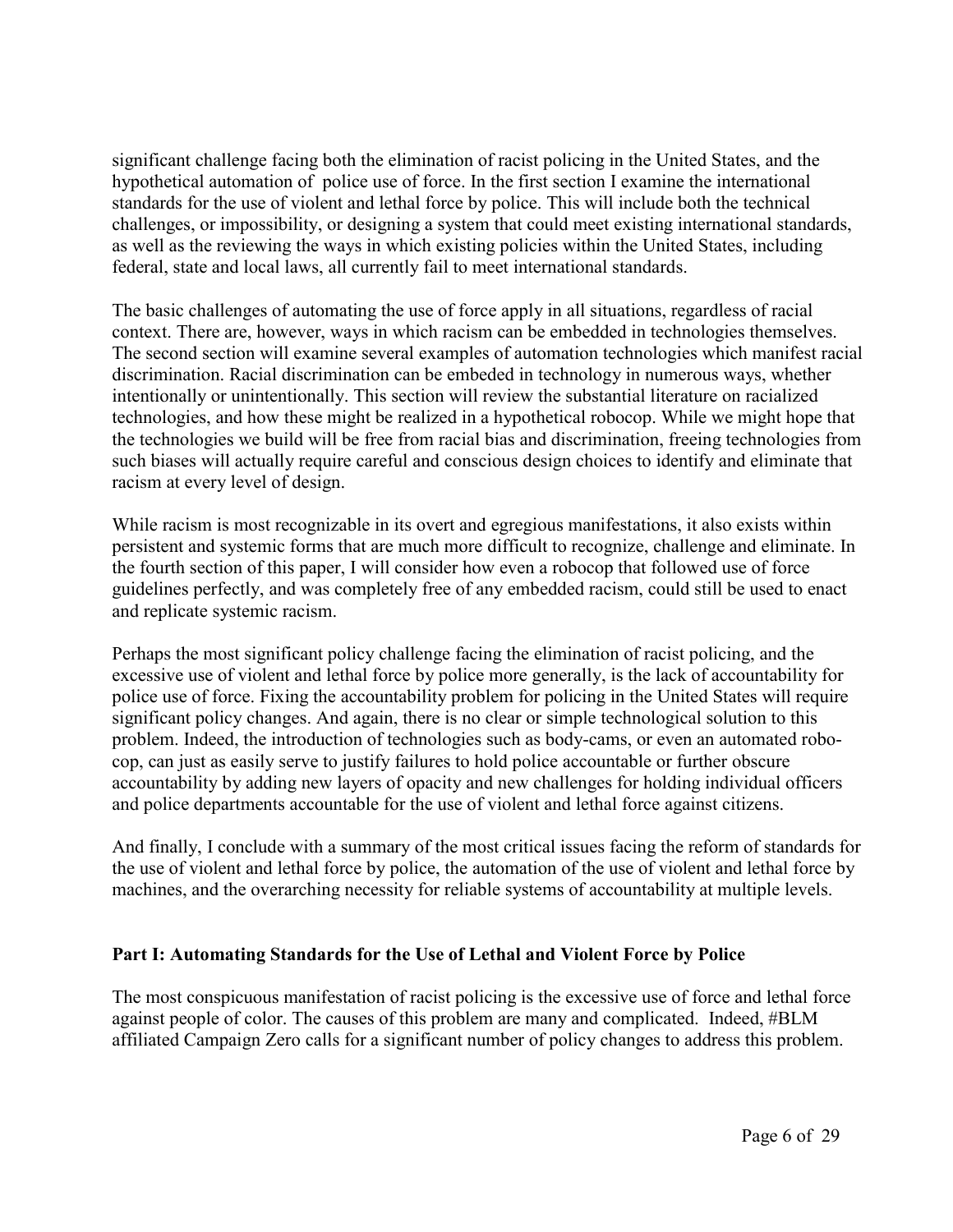Their Policy Agenda<sup>19</sup> calls for 30 specific areas in need of legislative and policy reform, at the federal, state and local levels. These areas are categorized under the headings of: Interventions that target racial profiling, broken-windows policing, and for-profit policing; Interactions that target use of force standards including using the least amount of force necessary and restricting lethal force to imminent threats only, providing necessary training for use of force and racial bias, de-militarization of police forces, and promoting diversity in police hiring; Accountability for police through mandated body-cams, civilian oversight of police misconduct and discipline, independent investigators for police killings, lower standards of proof for civil cases against police, revising police contracts that inhibit investigations and civilian oversight of police conduct.

The notion of designing and deploying a robocop that could use violent and lethal force against citizens is fraught with moral and social issues. This paper will consider the hypothetical development of such a system primarily as a foil to reveal the depth and seriousness of these issues, many of which are social rather than technical in nature. My overwhelming concern is to disarm the view that such a system would automatically, necessarily, or by definition, be free from legitimate criticisms of racial bias. To the contrary, it would be easy to intentionally design a robocop to be racist, and quite difficult to design one that is not, given the existing standards, norms, and policing strategies.

Among the various activities the police typically perform, the most morally and politically significant involve the use of violent and lethal force against citizens. Accordingly, the most challenging issue facing the design of our hypothetical robocop will be how to design the algorithms that control the decisions to use lethal and violent force. In technological terms, it is already possible to design a system that is capable of targeting and firing a lethal weapon, such as a gun with some degree of accuracy. Far more challenging is to design a system that only uses force when it is necessary, from a legal perspective, which uses that force discriminately, and to use that force proportionately. Beyond the technical challenges of building a system that can adhere to given rules for the necessity of the use of force, discrimination and proportionality, there are also serious questions about which rules ought to be adhered to, or "built in" to the system, and how those rules ought to be interpreted in actual situations.

Existing standards rely heavily on human judgements, which would be difficult to replicate in a technical system. This requires establishing many socially-coded expectations about an individual, their capacity to harm to others or themselves, and their intention to do harm to themselves or others. Supposing such a system were developed, there is a serious question about how to assess it. If it were developed according to existing standards for the use of force, it would be deeply problematic. In other words, perfect adherence to existing federal, state and local policies in most jurisdictions–as they currently stand– would be dangerous and downright scary. Similarly, judging the performance of such a system against existing police practices and performance would be setting a terrifying low bar for the performance of such a system.

Even starting from a set of standards such as those sought by #BLM/CampaignZero and the UN

 <sup>19</sup>http://www.joincampaignzero.org/solutions/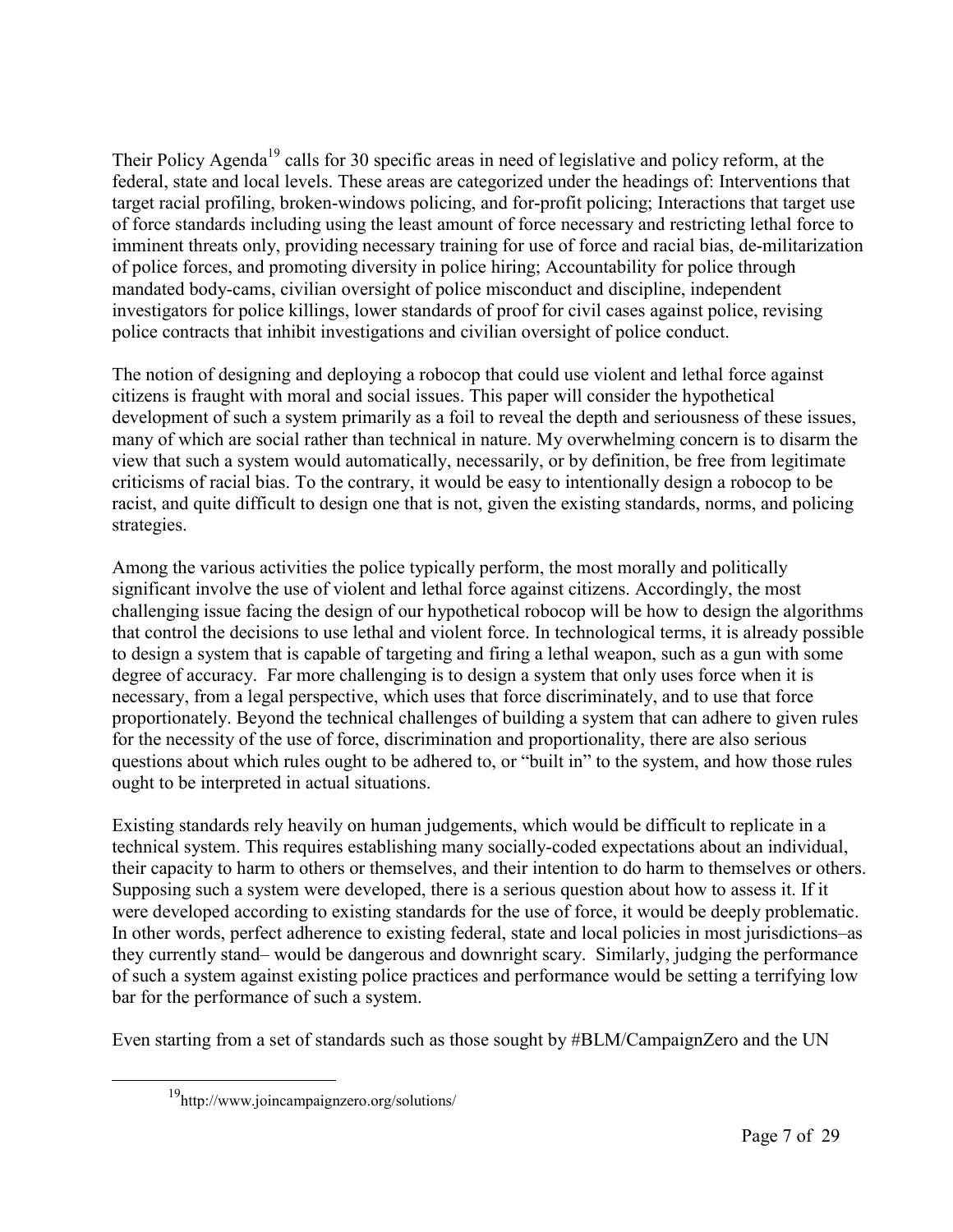HRC, would raise some serious concerns. Much like autonomous weapons systems for military applications, it is doubtful that systems would perform at anything like the desired levels, and there are challenges to establishing exactly what those levels should be. Further, there are fundamental moral questions at stake about whether machines should be permitted to use such force at all.

#### **1. Which Standards for the Use of Violent Force and Lethal Force Should Apply to Robots?**

In technological terms, it is already possible to design a robotic system that is capable of targeting and firing a weapon, such as a gun or taser, with some degree of accuracy. Far more challenging is designing a system that only uses force when it is legally *necessary*, one that uses that force *discriminately*, and one that uses force *proportionately*. Beyond the technical challenges of building a system that can adhere to a given rules for the necessity of the use of force, there are also serious questions about which standards or set of rules ought to be adhered to, or "built in" to the system, and how those rules ought to be interpreted in actual situations.

Roboticists and HRI designers usually aim to reduce the risks of potential harms caused by their systems. They thus face a deadly design problem once they start to consider designing a system capable of using violent force and lethal force against humans, and thus *deliberately causing harms to the people it interacts with*. According to social norms, moral systems, and laws, it is understood that the use of force is only acceptable in certain special circumstances, *e.g.* in self-defense, or in the defense of another person. But the various social, moral and legal standards do not always agree on which circumstances those are, what reasons justify the use of violent force and lethal force, and what conditions apply to the initiation and escalation of violent force and lethal force.

If asked to build a law enforcement robot for use by police in the United States, what use of force standards should a responsible HRI designer use as a design constraint for their robot to adhere to? As a recent Amnesty International report (2015b) makes clear, there is great variety in local and state policies and laws governing the use of violent and lethal force by police. At the federal level, Supreme Court decisions have set constitutional law standards for the use of violent and lethal force, while the Department of Justice has issued its own guidelines, but there is no specific federal legislation in place. Most state and local policies actually fail to meet either or both of the federal standards established by the Supreme Court and Department of Justice. As a designer, should one design different systems for each state and local jurisdiction? Or choose one, or both, of the federal standards?

More distressing, however, is that the established laws or policies in the United States at all levels and jurisdictions *fail to conform to international standards* for the use of violent and lethal force by police. This includes failures to meet the minimal standards established by the United Nations Human Rights Council. In other words, the United States is currently failing to meet its obligations as State party to United Nations Human Rights Conventions (and additional treaties), to ensure the protection of human rights through establishing appropriate laws and polices for the use of force by law enforcement. These failures are as complete and far-reaching as they are distressing. That is to say that some states fail to establish any laws or policies regarding police use of violent and lethal force, while many others establish far lower standards than what is called for by international law,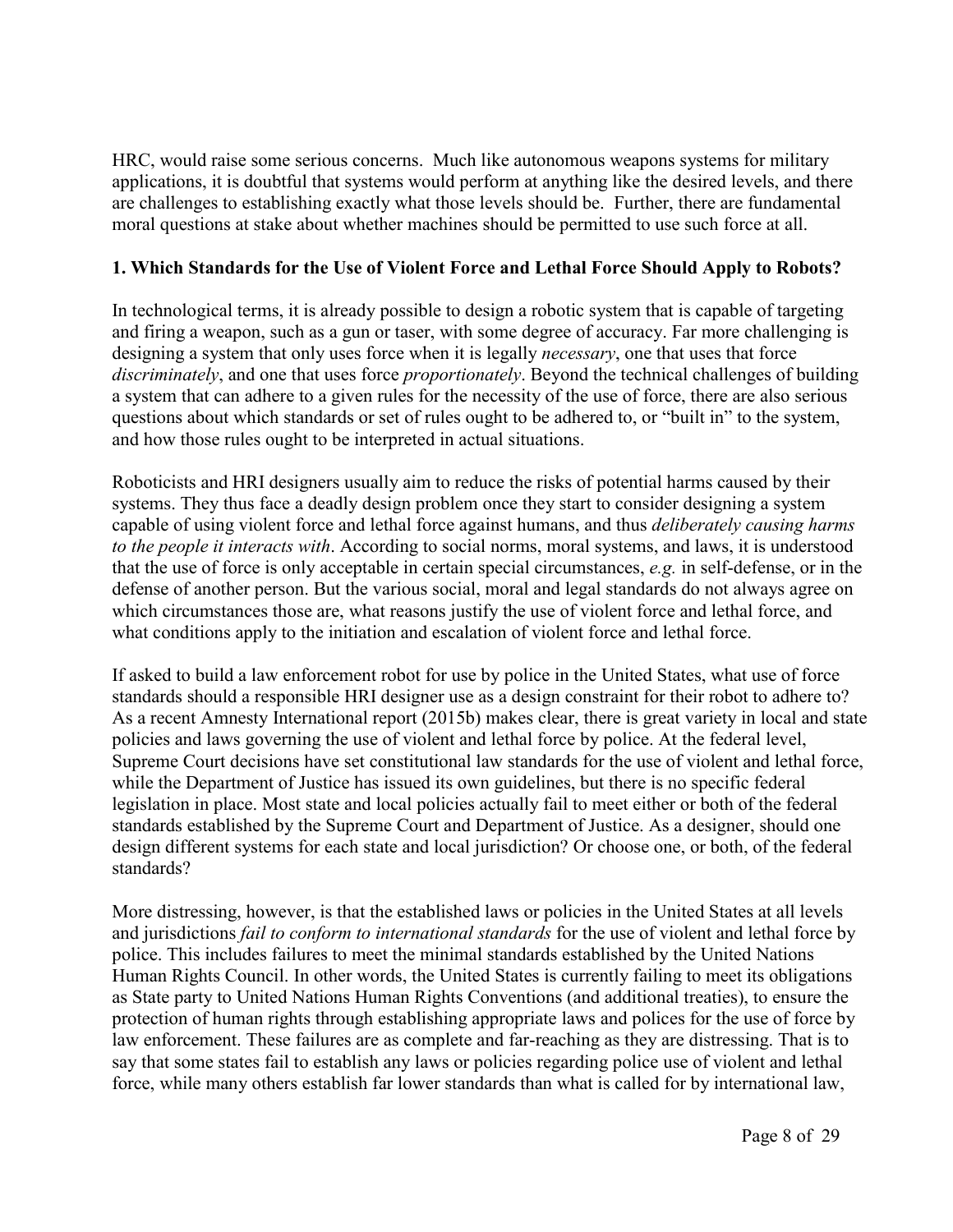and even federal standards fail to meet the minimal international standards.

These shortcomings range from permitting the use of force to gain compliance with "lawful orders," to using lethal force against fleeing individuals even when they pose no significant risk to cause harm, to permitting lethal force as a first resort rather than last, to failing to establish policies and procedures for documenting the use of force and discharge of firearms, to failiang to establish inquiries into police actions resulting in death and serious injury, to failing to provide oversight mechanisms for monitoring police use of force and training. All of these are failures to meet the international guidelines, which only permit the use of force when there is an immediate threat of grave bodily harm or death, which can only be averted by applying violent or lethal force against the individual posing the threat. This means that it is unacceptable to use force simply to achieve compliance with orders, prevent a suspect or prisoner from fleeing (unless they pose a grave an imminent threat), and there are further requirements to use the least amount of force necessary to prevent the imminent harm, as well as a requirement to give warning before forced is used, when possible.

The first conclusion to draw from this is that building existing United States use of force standards into a future automated robocop ought to be recognized as deeply irresponsible and dangerous. Indeed, as #BlackLivesMatter and CampaignZero have made clear,<sup>20</sup> there is an urgent need to bring the laws and policies of federal, state and local law enforcement on the use of force into line with international standards. Failing to do so means that the United States is in violation of its international obligations, and the conventions and treaties to which the US is signatory.

Given that governmental bodies at the federal, state, and local levels are failing to meet international standards, and the federal government is actively failing to meets its obligations under both the treaties that it has signed and customary law, what would it mean to build a robot according to any of these deficient standards? For the roboticist and HRI designer, it would mean complicity in the failure of the United States to meet its international obligations. It would clearly be irresponsible to develop a robotic system that failed to meet the international standards. Building to local standards would be permissible where those standards are more restrictive than the international standards, but not where they are less restrictive. Building a robot to such standards would effectively be aiding and abetting in the violation of the human rights of all those who could be subject to loss of life and violation of bodily sanctity at the hands of those robots.

## **2. When is Violent Force and Lethal Force Appropriate, And Against Whom?**

This section will examine the international legal standards for the use of force by police, as well as the guidelines issued by United Nations Human Rights Council,<sup>21</sup> ICRC,<sup>22</sup> and Amnesty

 <sup>20</sup>CampaignZero.org

<sup>21&</sup>lt;br>http://www.ohchr.org/EN/ProfessionalInterest/Pages/UseOfForceAndFirearms.aspx

<sup>22&</sup>lt;sup>https://www<u>.icrc.org/en/document/use-force-law-enforcement-operations</u></sup> https://www.icrc.org/eng/assets/files/other/icrc\_002\_0943.pdf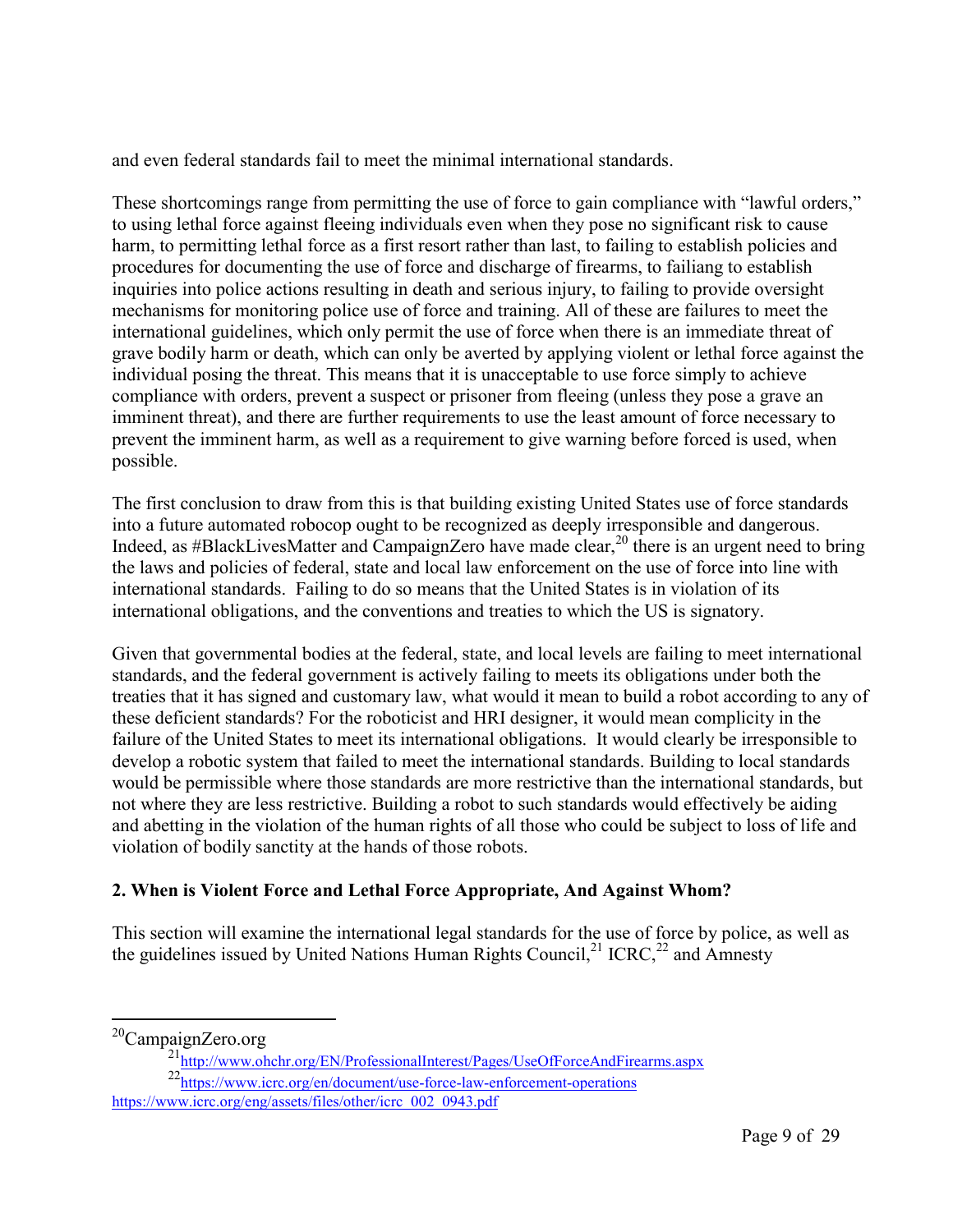International, $^{23}$  and the legal implications of designing robotic systems to use violent and lethal force autonomously. Existing legal standards rely heavily on human judgments, which would be difficult to replicate in a technical system. These judgments require establishing many socially-coded expectations about an individual, their capacity to harm to others or themselves, and their intention to do harm to themselves or others. This becomes clear as we start to analyze the actual guidelines that are in place.

#### **A. International Standards**

In a 1990 meeting in Havana, Cuba, the Eighth United Nations Congress on the Prevention of Crime and the Treatment of Offenders adopted the "Basic Principles on the Use of Force and Firearms by Law Enforcement Officials" which embodies the codified standards on international customary law.24 Similar principles were endorsed by the United Nations General Assembly in 1979, the "Code

3. The development and deployment of non-lethal incapacitating weapons should be carefully evaluated in order to minimize the risk of endangering uninvolved persons, and the use of such weapons should be carefully controlled. 4. Law enforcement officials, in carrying out their duty, shall, as far as possible, apply non-violent means before resorting to the use of force and firearms. They may use force and firearms only if other means remain ineffective or without any promise of achieving the intended result.

5. Whenever the lawful use of force and firearms is unavoidable, law enforcement officials shall:

(a) Exercise restraint in such use and act in proportion to the seriousness of the offence and the legitimate objective to be achieved;

(b) Minimize damage and injury, and respect and preserve human life;

(c) Ensure that assistance and medical aid are rendered to any injured or affected persons at the earliest possible moment;

(d) Ensure that relatives or close friends of the injured or affected person are notified at the earliest possible moment.

6. Where injury or death is caused by the use of force and firearms by law enforcement officials, they shall report the incident promptly to their superiors, in accordance with principle 22.

7. Governments shall ensure that arbitrary or abusive use of force and firearms by law enforcement officials is punished as a criminal offence under their law.

8. Exceptional circumstances such as internal political instability or any other public emergency may not be invoked to justify any departure from these basic principles.

#### Special provisions

9. Law enforcement officials shall not use firearms against persons except in self-defence or defence of others against the imminent threat of death or serious injury, to prevent the perpetration of a particularly serious crime involving grave threat to life, to arrest a person presenting such a danger and resisting their authority, or to prevent his or her escape, and only when less extreme means are insufficient to achieve these objectives. In any event, intentional lethal use of firearms

 <sup>23</sup>http://www.amnesty.nl/nieuwsportaal/rapport/use-force-guidelines-implementation-un-basic-principles-useforce-and-firearms

<sup>&</sup>lt;sup>24</sup> 1. Governments and law enforcement agencies shall adopt and implement rules and regulations on the use of force and firearms against persons by law enforcement officials. In developing such rules and regulations, Governments and law enforcement agencies shall keep the ethical issues associated with the use of force and firearms constantly under review.

<sup>2.</sup> Governments and law enforcement agencies should develop a range of means as broad as possible and equip law enforcement officials with various types of weapons and ammunition that would allow for a differentiated use of force and firearms. These should include the development of non-lethal incapacitating weapons for use in appropriate situations, with a view to increasingly restraining the application of means capable of causing death or injury to persons. For the same purpose, it should also be possible for law enforcement officials to be equipped with self-defensive equipment such as shields, helmets, bullet-proof vests and bullet-proof means of transportation, in order to decrease the need to use weapons of any kind.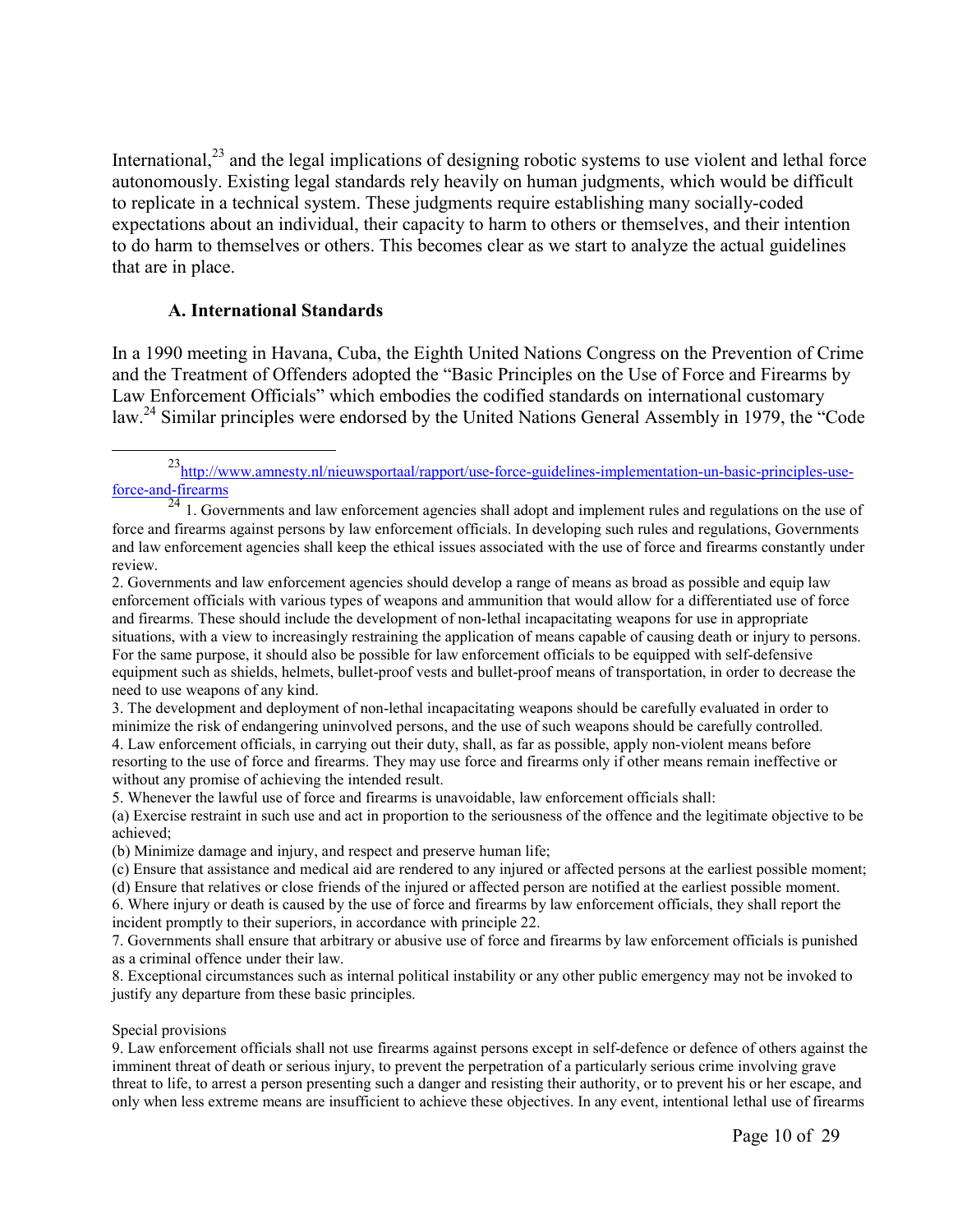of Conduct for Law Enforcement Officials.<sup>225</sup> Together these represent the international human rights legal standards for the use of force by law enforcement officials.

Taken together, the principles and articles require that the use of force by police officers in law enforcement to meet a number of specific conditions in order to be lawful: 1) it must be *necessary* to prevent an *imminent grave bodily harm or death* of a person; 2) it must be applied *discriminately*, 3) it must be applied *proportionately*; and 4) the use of force must be *accountable* to the public.

Given these requirements, how ought we go about designing the interactions between a robot and the citizens it encounters? Given that the use of violent force and lethal force is only appropriate when there is an imminent threat of severe harm or death to a person, how do we design a system that can recognize threats? What is the legal definition of a threat, what are the conditions for meeting it, how could a system be designed to recognize it, and how can the system correctly identify the agent posing the threat?

(a) Specify the circumstances under which law enforcement officials are authorized to carry firearms and prescribe the types of firearms and ammunition permitted;

(c) Prohibit the use of those firearms and ammunition that cause unwarranted injury or present an unwarranted risk;

(d) Regulate the control, storage and issuing of firearms, including procedures for ensuring that law enforcement officials are accountable for the firearms and ammunition issued to them;

(e) Provide for warnings to be given, if appropriate, when firearms are to be discharged;

(f) Provide for a system of reporting whenever law enforcement officials use firearms in the performance of their duty.

Policing unlawful assemblies

12. As everyone is allowed to participate in lawful and peaceful assemblies, in accordance with the principles embodied in the Universal Declaration of Human Rights and the International Covenant on Civil and Political Rights, Governments and law enforcement agencies and officials shall recognize that force and firearms may be used only in accordance with principles 13 and 14.

13. In the dispersal of assemblies that are unlawful but non-violent, law enforcement officials shall avoid the use of force or, where that is not practicable, shall restrict such force to the minimum extent necessary.

14. In the dispersal of violent assemblies, law enforcement officials may use firearms only when less dangerous means are not practicable and only to the minimum extent necessary. Law enforcement officials shall not use firearms in such cases, except under the conditions stipulated in principle 9.

Policing persons in custody or detention

15. Law enforcement officials, in their relations with persons in custody or detention, shall not use force, except when strictly necessary for the maintenance of security and order within the institution, or when personal safety is threatened. 16. Law enforcement officials, in their relations with persons in custody or detention, shall not use firearms, except in self-defence or in the defence of others against the immediate threat of death or serious injury, or when strictly necessary to prevent the escape of a person in custody or detention presenting the danger referred to in principle 9. http://www.ohchr.org/EN/ProfessionalInterest/Pages/LawEnforcementOfficials.aspx

25http://www.ohchr.org/EN/ProfessionalInterest/Pages/LawEnforcementOfficials.aspx

 $\overline{a}$ may only be made when strictly unavoidable in order to protect life.

<sup>10.</sup> In the circumstances provided for under principle 9, law enforcement officials shall identify themselves as such and give a clear warning of their intent to use firearms, with sufficient time for the warning to be observed, unless to do so would unduly place the law enforcement officials at risk or would create a risk of death or serious harm to other persons, or would be clearly inappropriate or pointless in the circumstances of the incident.

<sup>11.</sup> Rules and regulations on the use of firearms by law enforcement officials should include guidelines that:

<sup>(</sup>b) Ensure that firearms are used only in appropriate circumstances and in a manner likely to decrease the risk of unnecessary harm;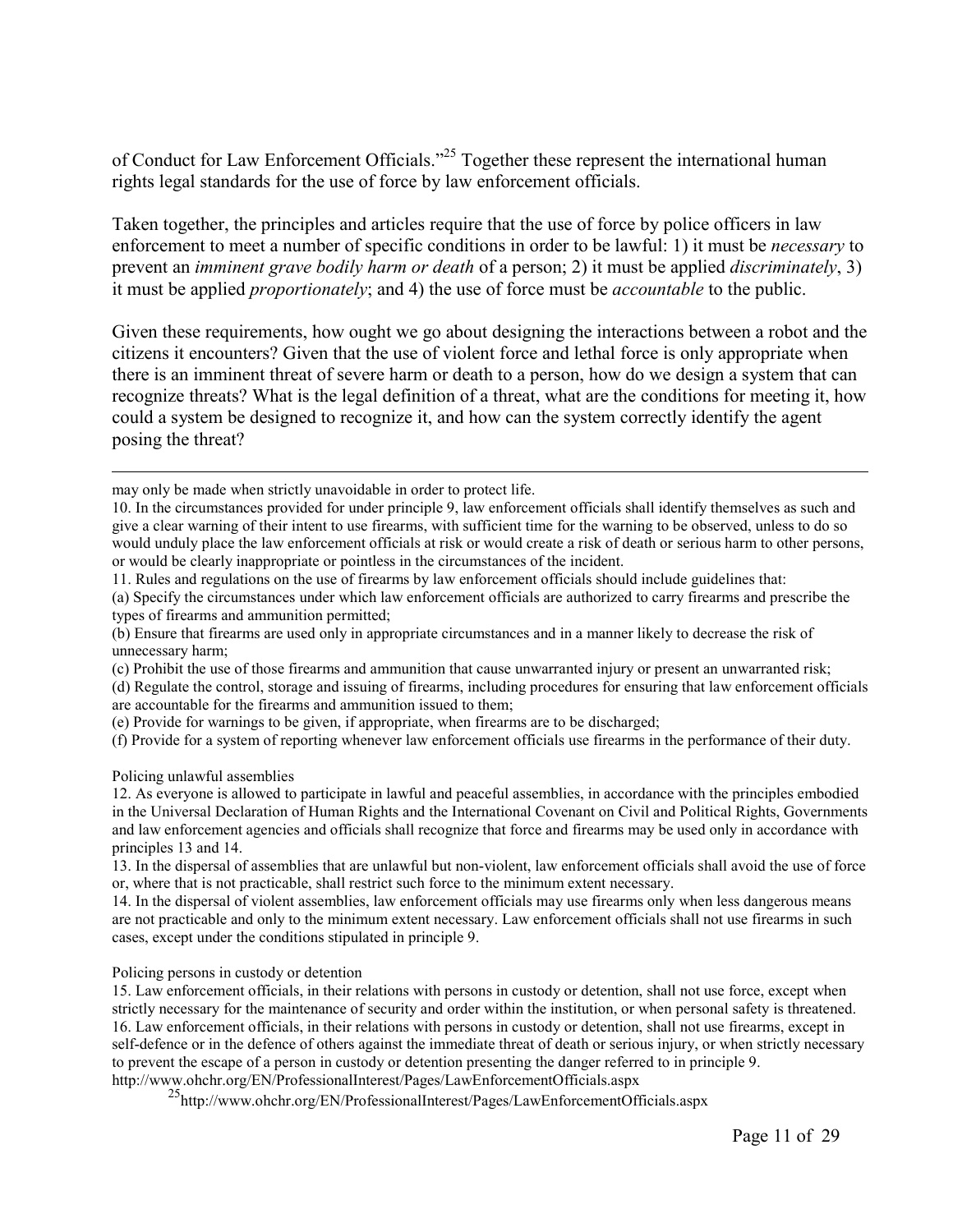## **B. How to Recognize Threats**?

The #BlackLivesMatter movement has gained momentum following a series of highly publicized killings of unarmed people of color by police officers, many of which were captured on video from CCTV, police dash-cams, and witness cellphones which later went viral on social media.<sup>26</sup> In many of these cases, particularly those captured on camera, the individuals who are killed by police do not appear to be acting in the ways described in official police reports, do not appear to be threatening or dangerous, and sometimes even appear to be cooperating with police, attempting to follow police orders, or gesturing at surrender by raising their hands (inspiring the slogan "Hands Up, Don't Shoot!"). As an HRI designer, what types of gestures, actions and behaviors should count as "threats," or "willingness to cooperate," and how can they be recognized?

Upon seeing the viral videos of violent police encounters, it is quite natural to attempt to "read" these scenes and judge the actions of the suspect and the officer, and to try determining for ourselves whether the use of violence was necessary and appropriate. Of course, the views of the public are not always in line with the perspectives of law enforcement officers and prosecutors. Much of this disparity lies in the professional training of police, and the deficient legal standards used by prosecutors in most cases. As an HRI designer, it will be necessary to choose among such perspectives when making design choices.

It is also legitimate here to ask why there should be such a disparity between what gestures, actions and behaviors the public understands as a "threat," compared to what professional law enforcement and experts would recognize as a "threat"? One might wish to acknowledge that the professionals have a certain expertise in making such judgements, and may believe that this comes from training and experience. However, if one wishes to capture the ways in which the public actually interacts with police officers, it might make more sense to evaluate threats according to the lay perspective that is common within the public. That is, if police are meant to communicate effectively with the public, it would be dangerous for them to have have a different understanding and expectation of which gestures, actions and behaviors constitute a threat than the members of the public do. Otherwise how are members of the public supposed to know when they are making a threatening gesture, or how to properly communicate a willingness to cooperate?

There has been much written on the how police read and respond to "furtive" movements, and individuals reaching into their pockets, where they might have a weapon. In reality, these judgments are quite subjective, and depend heavily on situational context, and in which the police officer might be expecting a threat based on the general appearence and manner of an individual. These types of general impressions, which instead be thought of as prejudice or profiling, can powerfully shape the perception of any actions, or utterances by a suspect. In the legal review of such judgments, the legal standard is whether a "reasonable person" in the same situation would have recognized the actions of the suspect as posing a threat. Unfortunately, there is no shortage of experts ready to testify that the

<sup>&</sup>lt;sup>26</sup>These include Michael Brown in Ferguson, Missouri; John Crawford III in Beavercreek, Ohio; Eric Garner in Staten Island, New York; Freddie Grey in Baltimore, Maryland; Walter L. Scott in North Charleston, South Carolina; 12-year old Tamir Rice in Cleveland, Ohio; Laquan McDonald in Chicago; and many others.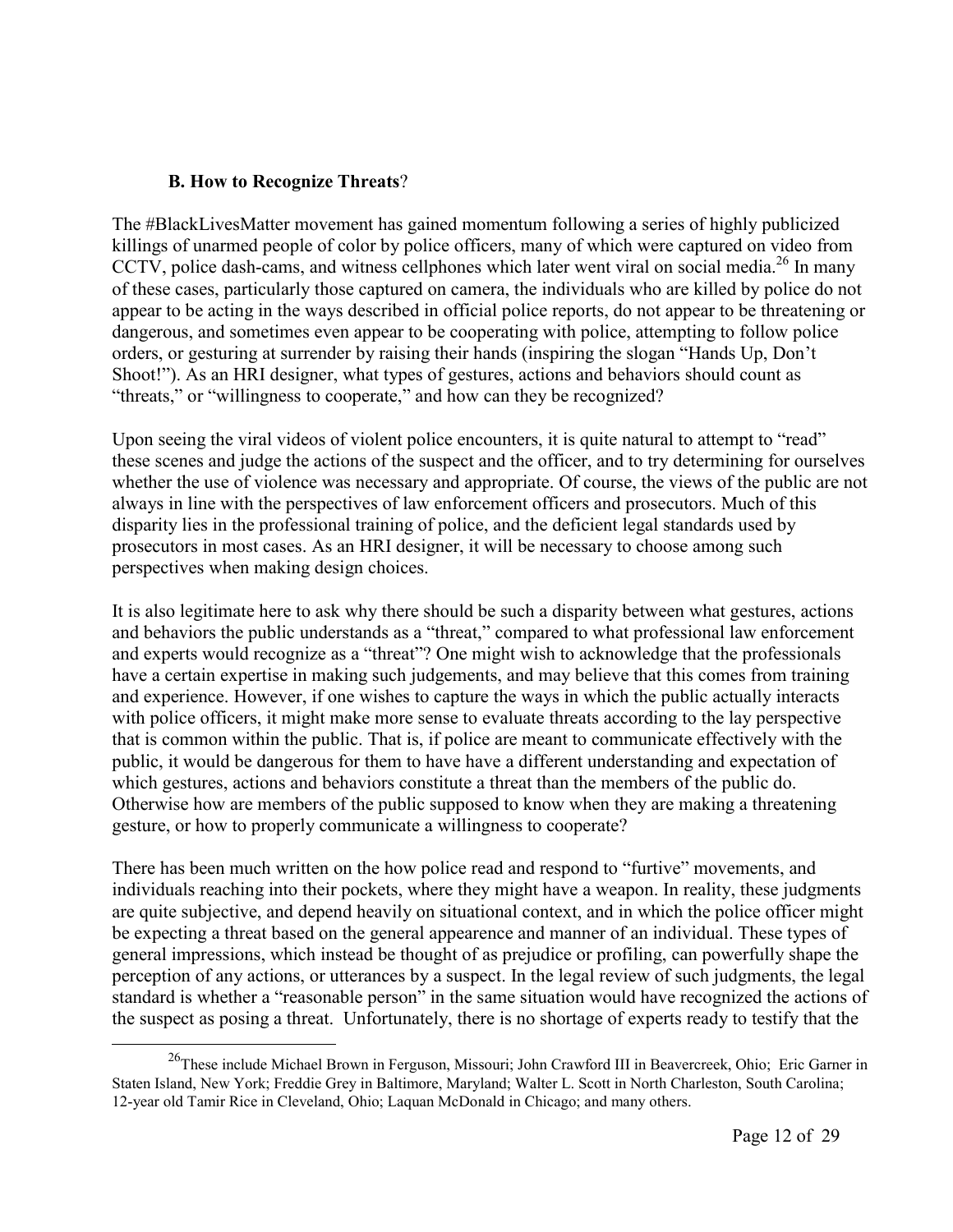simplest of gestures, or even complying with police orders to present identification by reaching into a pocket, could indicate reaching for a weapon, and thus pose a threat.

Indeed, when the video of the beating of Rodney King by Los Angeles Police was subject to expert analysis during the trial, it was deconstructed frame-by-frame to confirm the police report that King posed a threat to the 16 officers who were beating and tasering him as he lay face down on the ground, because his ankle moved when he was stuck, indicating an intent to get up and fight back. Of course, this reading of Mr. King's gestures depends on seeing them as gestures, rather than normal reactions to being violently struck, as well as a contextualizing assumption that Mr. King was high on powerful drugs and possessed an almost super-human strength and tolerance for pain. The officers who initially stopped Mr. King claimed that his manner and glazed look indicated to them that he was under the influence of powerful drugs, as did his erratic driving manner.

We should hope that any police robot would do better than the LAPD with regard to the use of force. But it is important to keep in mind that some theory of human gestures, and how they might signify a threat or a willingness to cooperate must be established and built into the HRI design of a law enforcement robot. Which such theories and models should be used? Those devised by the defense "experts" for the police who beat Rodney King? Some other experts who are trained to see furtive movements? Should we train a machine learning algorithm, like Google DeepMind to recognize such gestures? Should we try empirically determine how the community in which the robot will be used "read" such gestures? Additionally, there could be socially and culturally specificity to such gestures, as well as the local laws governing the carrying of weapons, whether it is Sikhs carrying religious knives in India, Pashtun shepherds carrying rifles in Afganistan, or suburbanites exercising their open-carry rights in the United States.

Furthermore, how might automated technologies be designed to make special considerations for particularly vulnerable populations? There are considerable challenges for police to recognize not only people who may be intoxicated by alcohol or a host of mind-altering drugs, but also for recognizing individuals in need of special consideration during police encounters. Many citizens may not respond to police officers, or police robots, in the manner we might typically expect of a healthy adult. For instance, special considerations ought to be made for the elderly, children, pregnant women, people experiencing health emergencies (including seizures and panic attacks), the mentally ill, and the physically disabled including the deaf, blind and those utilizing wheelchairs, canes, prosthetics and other medical aides and devices. Ultimately, this raises questions about whether automated systems are capable of meeting the legal requirements for the use of force at all.

Many, if not all, technologies make assumptions about the people who may use them. In most cases, they assume that people will fall within the bounds of "normal" in a broad range ways. Relatively few technological devices are designed to accommodate individuals with special needs. Because of their public nature, many buildings and transit infrastructures are design for accessibility, primarily because they are required to be by law in the United States, and now internationally.<sup>27</sup> Presumably these laws would also require law enforcement robots to recognize the special needs of people with

 $27$ Americans with Disabilities Act, and International Declarations on Disabled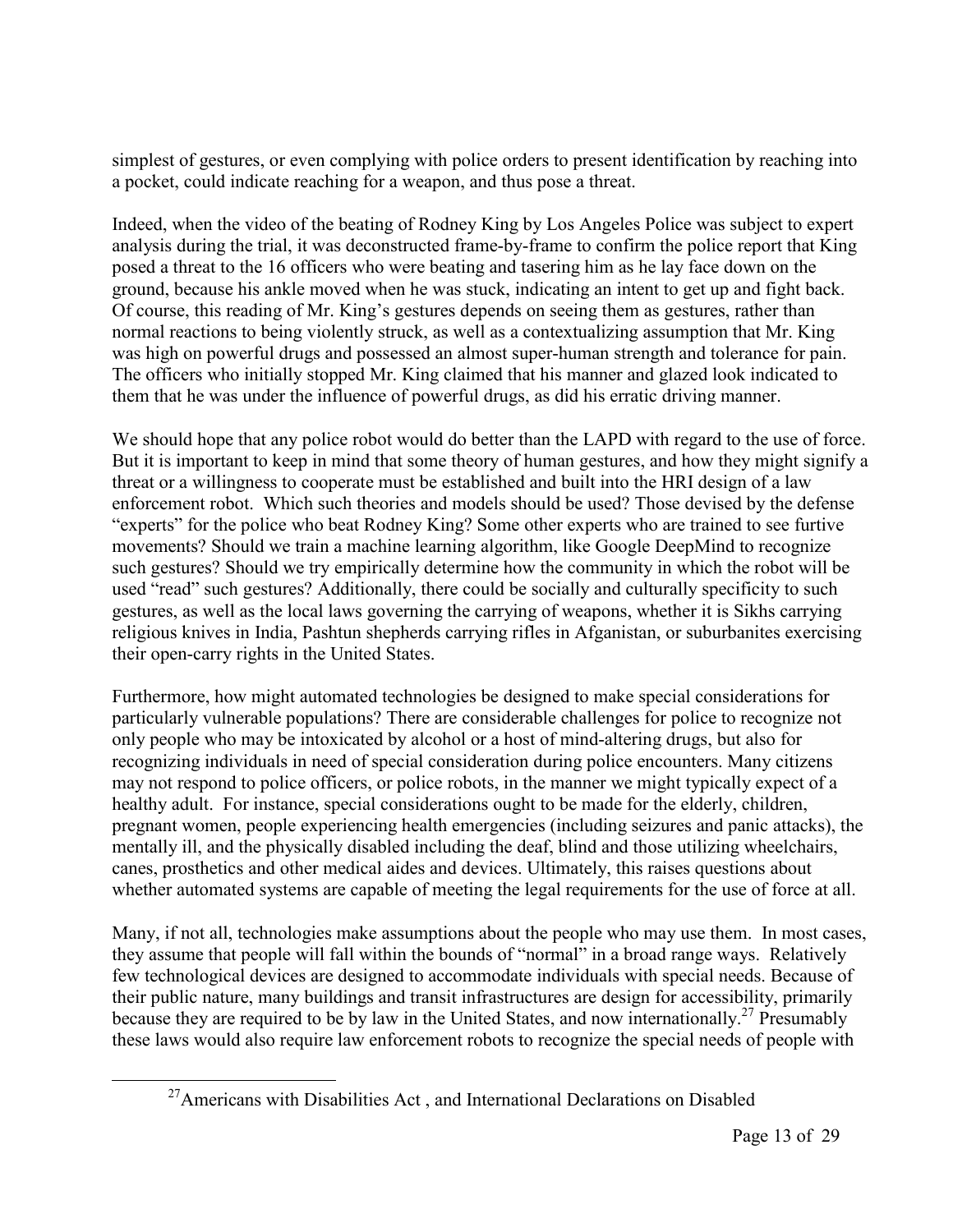permanent disabilities. It may also require accommodations for individuals who are clearly suffering from temporary episodes, though they are behaving unpredictably and could pose a threat.

Of course, it is difficult for a human officer to recognize when a suspect is on drugs, or suffering a delusional episode. But more effort needs to go in to training officers to recognize and deal with common forms of mental illness without the use of force. Several recent cases of police shootings have involved individuals with known mental health issues being shot even when the police were informed of their mental conditions when called to give assistance (Chicago). In at least one case, and deaf man was shot for failing to follow verbal police orders after trying to communicate to the officer that he was deaf.

Another key aspect of detecting a "threat" is to recognize a weapon. A number of recent police shootings have involved toy guns. While it might seem easy to train up a neural network to recognize guns, such an algorithm will not likely be any better than humans at distinguishing toy guns from real guns, though toy guns are required to have bright orange tips, these can be removed. Indeed, context is important, but several police shootings have occurred in playgrounds and even the toy-section of a Wal-Mart, where one would hope that the default assumption would be that a gun was a toy.

More problematically, almost any object cold conceivably be used as a weapon, though not all with the same degree of threat. A stick or hammer can be an effective weapon, though it has clear limitations. The level of threat such objects pose as weapons is still much less than a loaded gun, however, and this will be discussed below in the context of proportionality. There are also questions of how robots might interpret citizens who use crutches, canes, walkers, wheelchairs, oxygen tanks, prosthetics, service animals, and other medical aides. These could be used as weapons, but that does no imply that such individuals are always "armed with deadly weapons" and thereby pose a threat. An HRI system would need to be able to recognize such medical aides and accommodate the individuals who depend on them accordingly.

Most banal objects can potentially be weapons, though are only rarely ever used as such. How do we design a system that recognizes them as weapons only when they are being used as weapons? This will be an incredibly difficult technological challenge. It requires not merely object recognition, but understanding both the physical-causal system in which an object can become a weapon and cause physical harm, as well as the psychological intention of an individual to do harm. Recognizing either of these will be extremely difficult technologically, yet absolutely necessary for the lawful use of force.

### **C. Threat Requires Intention**

Distinguishing when a bodily motion constitutes a meaningful gesture in HRI has primarily focused on clearly established gestures, or on training people to perform specific control gestures (e.g. Xbox Kinect or Leap interfaces). Recognizing "threats" cannot be expected to necessarily conform to trained or pre-existing cultural gestures. Picking out which bodily movements are actually intentional threats requires understanding the situational context of use, the significance of a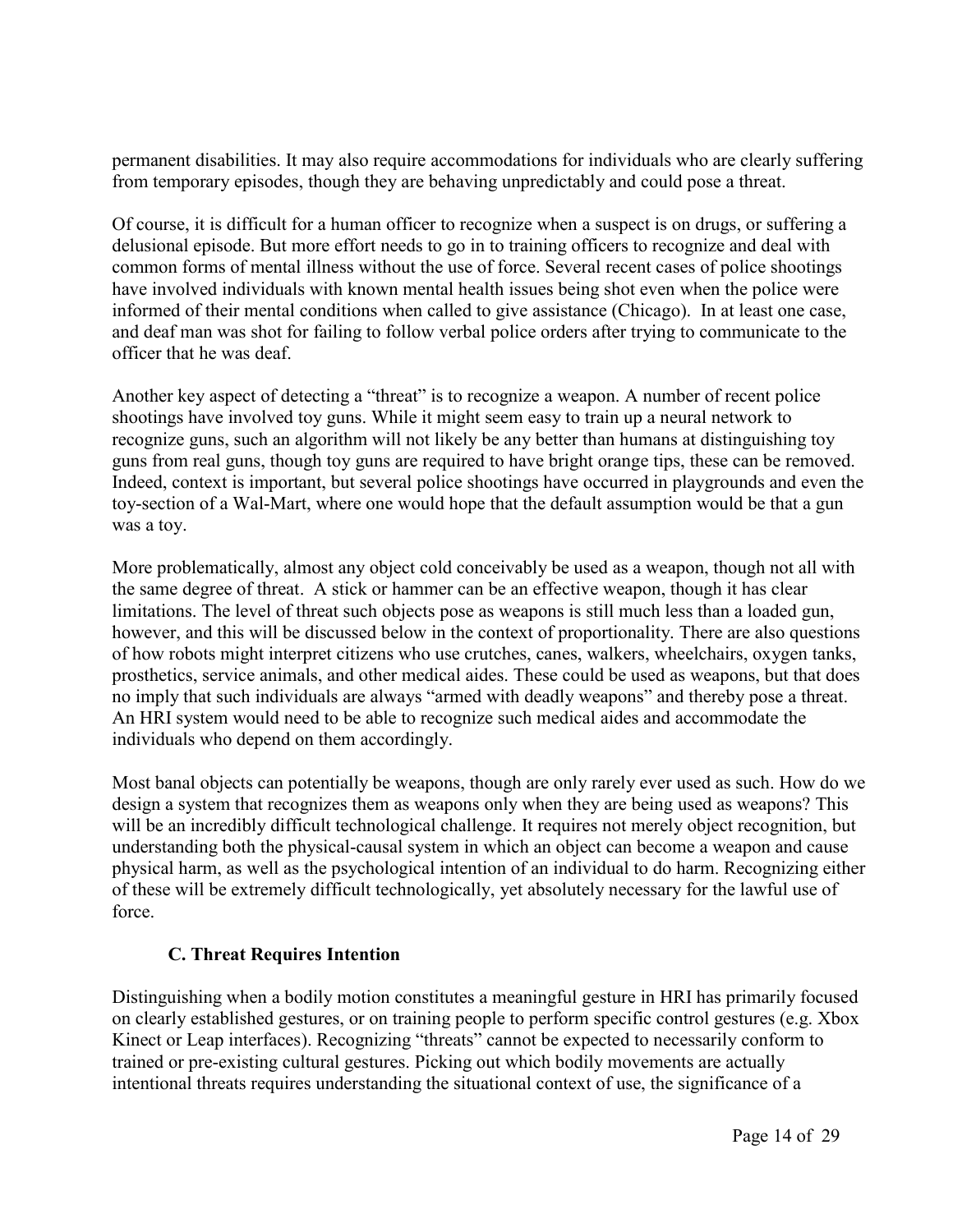movement within an ongoing interaction, and maintaining a psychological model of the agent making the movement. Each of these can be challenging for a human police officer, but nearly impossible to current and foreseeable HRI technology.

In many cases, people can communicate their intentions verbally. But while speech recognition has gotten quite good, e.g. Apple's Siri, it is still challenging to distinguish which verbal utterances constitute threats. Moreover, a verbal threat may not be considered a threat of grave bodily harm or death unless the person making the threat has plausible and available means for carrying it out. And even then, the threat may not be imminent or require violent or lethal force to avert. It might be possible to talk someone out of carry out a threat, or thwart their capacity to carry out the threat. Indeed, any law enforcement robot should be required to attempt to avert such threats by all available and feasible means before resorting to the use of violent and lethal force.

One advantage that robotic law enforcement will have over human police officers is that they will not be people, and thus will not need to act in self-defense. Indeed, they would have no right to defend themselves with violent and lethal force in virtue of not being persons, and thus not persons who could be threatened with grave bodily harm or death. As objects, they are only threatened with damage. As such, they could only intervene with violent or lethal force when a person other than the robot was under threat. In some cases the person threatened may also be the person posing the threat, i.e. threats of self-harm and suicide. In such cases, much like interactions with the mentally ill mentioned above, special techniques are called for to diffuse the situation. It simply makes no sense to use lethal force against someone who is threatening only themselves. Some lesser violent force might be appropriate, however. Many instances of the use of force by police involve threats tot he police officer themself. A robot may be advantageous in dealing with dangerous individuals due to the fact that the need not act out of fear for their own safety, but this carries with it a requirement to use much less force than potentially lethal force, if there is other person around or being imminently threatened.

Much of the interpretation of verbal and gestural intentions seems open to differing subjective perspectives. Yet the law requires an objective standard of interpretation. In Graham v. Connor, the Supreme Court established the legal standards that the use of force is "objectively reasonable in light of the facts and circumstances confronting them" from the perspective of a "reasonable officer on the scene." (Cite) Of course this standard has been stretched, and perhaps abused. We saw in the previous section that there is no simple way to recognize weapons, nor is there necessarily a clear pattern of interaction that constitutes a threat, such as "failing to follow lawfully issued directions." The recognition of a threat requires a human-level understanding of the facts and circumstance, as a reasonable human officer might have. It is not clear when or if robots will achieve such capabilities.

Given the difficulty of estimating the intention or determination of a person to inflict severe injury, is it better to assume the worst? or the best? Or to develop the best possible model of intention given what is known, and thus acting on a model that is known to be uncertain, as long as it is the best available/ Or to wait to act only when there is certainty, or a sufficient degree thereof? Should HRI designers be the ones responsible fo making these decisions, and setting the certainty parameters? Indeed, in most real-world cases it is the police officer who makes these discretionary judgments,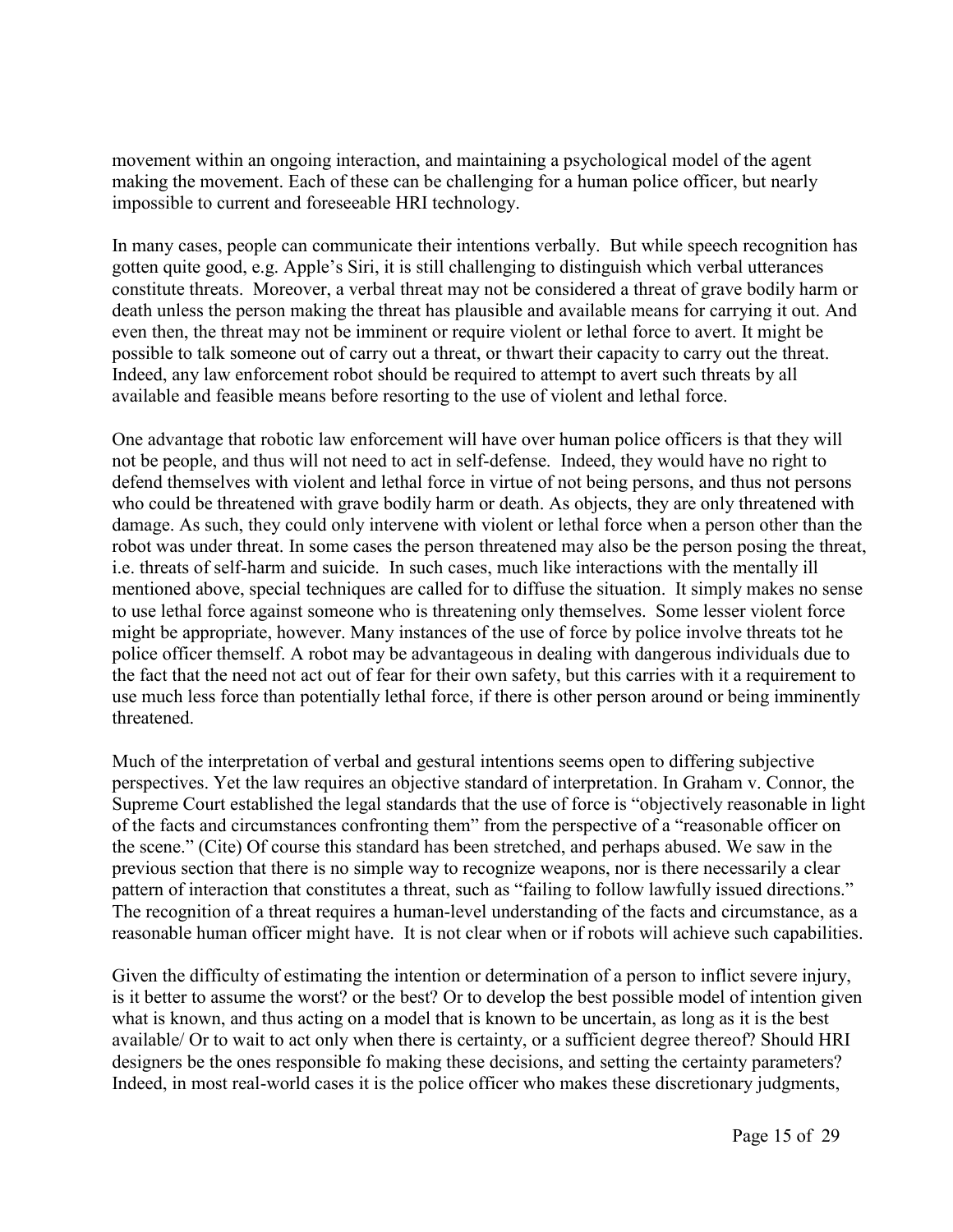often with little accountability. It is also not clear how often the human officers get it right or wrong in anticipating threats.

Beyond the fundamental technical and moral issues with machines automatically categorizing human actions and intentions, they must also be able to make complex judgments about causal physical systems in order to appreciate the imminence, likelihood and severity of the completion of a threat. It is quite conceivable that robots will eventually have algorithms that allow them to simulate and model the physical dynamics of the world, at least in simple ways necessary to interact with physical objects. As such, they may be able to make certain predictions about how physical events might unfold in the future. Insofar as those are well-behaved physical systems, with tractable degrees of complexity and uncertainty, we might expect predictive algorithms to do as well or better than humans in such predictions. This could work only when we understand the causal dynamics of physical systems well enough, and could recognize them in a given system with available sensor data, and model them accurately enough and fast enough to act accordingly (where multiple potential actions must be simulated in order to choose the best). This is only possible today for a few simple systems, such as inverted pendulums, juggling balls, or avoiding stationary obstacles, or constrained environments such as manufacturing automation and self-driving cars.<sup>28</sup>

It is not implausible that sufficient research efforts into this area will yield increasing capabilities to model and simulate more complex dynamic systems with greater precision, fewer constraints, and that robots will become better at choosing appropriate actions to take in relation to unfolding causal systems. But with such insight and understanding of physical systems, would also come greater understanding of how to interfere with them so as to avert or thwart the threat. Such understanding would necessarily imply a responsibility to direct any actions to do so in a way that did not involve violent or lethal force unless no other option was available, which might turn out to be quite rare. Bullets and blows might be intercepted and blocked, those threatened might be shielded, dangerous forces might be redirected, potential victims might be moved out of the way. And similarly, there would be a responsibility to avoid the use of violent and lethal force, within the capabilities of the robotic system. Much of this relates to the question to which we now turn, that of proportionality.

The same is not necessarily true of predicting human decisions, actions and intentions. It is well known that social systems, and psychological systems, are not strictly predictable in the same sense as physical systems.29 The best available quantitative and statistical methods cannot actually predict how any individual person will react to a stimulus, who they will vote for on election day, or how they will act in a given situation. Of course, studying individuals and populations to determine the correlates and causes of typical, median and majority behaviors and social norms, or of behaviors that are atypical, divergent or deviant from social norms,<sup>30</sup> can provide insights into social systems and the human experience, and are sometimes effective in encouraging or discouraging certain

 <sup>28</sup>DARPA drones, robot videos....

<sup>29</sup>Peter Winch, (1958) *The Idea of a Social Science and its Relation to Philosophy*, London 1958.

<sup>30</sup>Howard S. Becker (1963) *Outsiders: Studies in the Sociology of Deviance.* New York: The Free Press.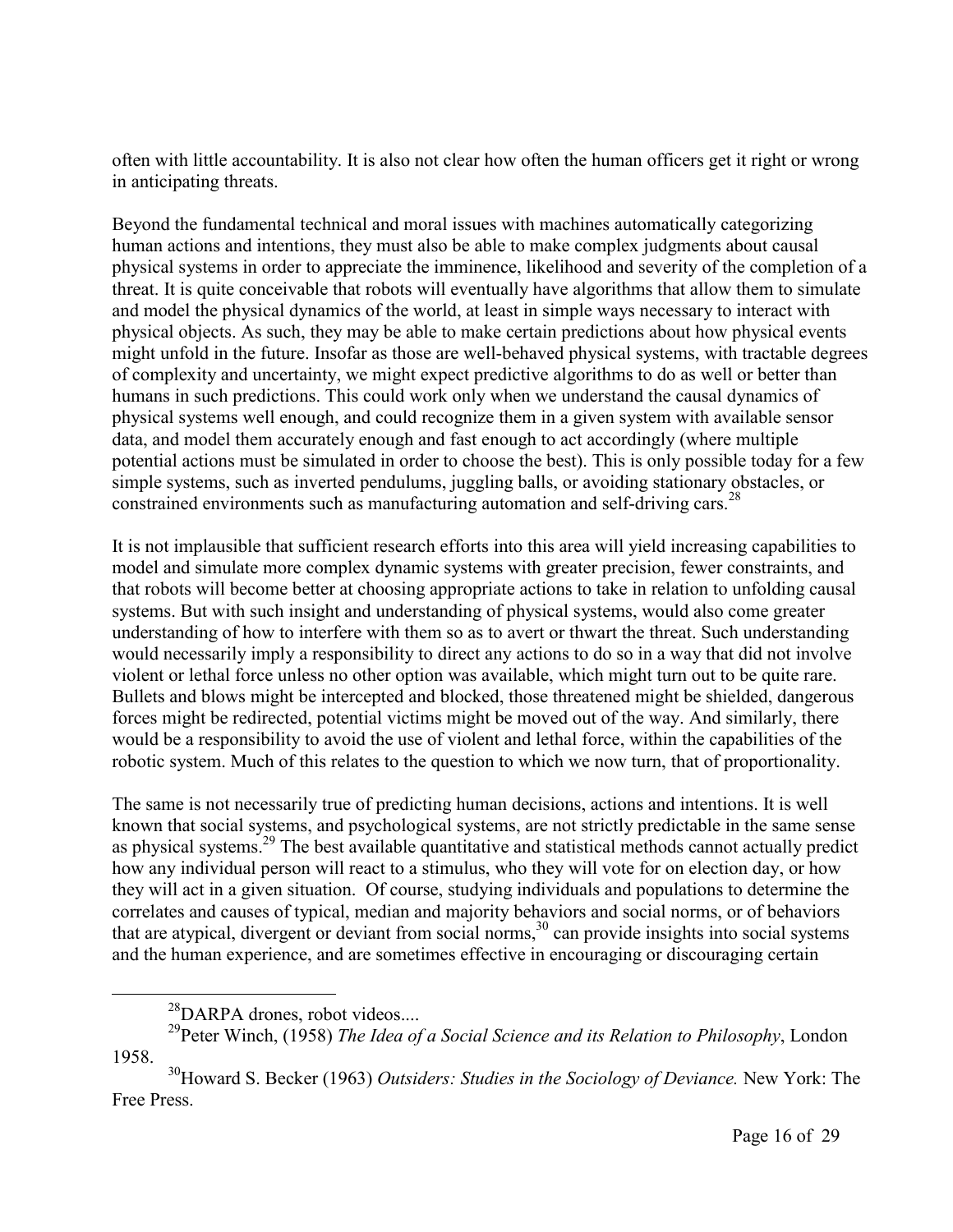behaviors, or influencing individuals through communication and coercion. But such scientific understanding is not, strictly speaking, predictive of individual behaviors in individual situations. While positivist social scientists have long sought to emulate the precision and predictive powers of the physical sciences, there a fundamental hurdles to doing so. One can argue that this is due to lack of experimental control, imprecise measurement, insufficient conceptual clarity or theoretical understanding, or simply human creativity and free will.

Economists, for instance, have long understood that attempts to produce "perfect" models of market behavior will inevitably influence the very markets under study, and thus change the very behaviors they are attempting to predict–whether self-fulling or self-defeating their predictions.<sup>31</sup> The same might well be argued for policing interventions, wherein the escalation of force by an officer results in the greater resistance or violent response of a suspect, or where the effort to de-escalate a situation brings the suspect back to an interaction that might have otherwise turned violent.

These reflections on the fundamental causal uncertainty of human actions are not hypothetical, and it would be dangerous to ignore them when considering how to program our robocop. By "locking in" a model of human action into the predictive simulator of our robot, we could, in effect, be instigating the very behaviors that the system is predicting. Even if this only occurs in a low percentage of cases, it should be a concern for policy-makers. Even if big data techniques might give spectacular statistical predictions of the probability that an individual will act a certain way, that is not the same as knowing how they will act, nor is it the same as understanding why they do act a certain way. We might call this the epistemic bounds on predicting human actions and behaviors. In situations where the stakes are high, such as the deprivation of human right to life or bodily integrity, even the best available predictions may not be sufficient justification for an irrevocable action.

Beyond the epistemic limits of imposing behavioral models on individual choice and actions, there are ethical and moral considerations. In particular, treating individual persons as merely sums of their aggregate features and probabilistic propensities is to treat them as objects and not as moral subjects–as means and not ends in the Kantian sense. We may be able to predict the likelihood of someone purchasing a book on Amazon based on their other purchases, but that does not begin to tell us *why* they purchase that book, or the other things they purchase. Of course, Amazon need not care about the reasons, as long as they can use those predictions to make more sales. But if we are designing a system with the authority to deprive individuals of their basic human rights, we need to treat them as legal and moral persons. Under the current legal system, individuals are judged by their beliefs and intentions, as well as their overt and objective actions. Perhaps the gravest danger of automating legal and moral decisions is that there is no clear technological means for determining or judging the beliefs and intentions that guide the actions of others.

Similarly, the choices made by police officers on how to respond to threats require psychological skills of interpreting a given situation, assessing the intentions and motives of the people involved, assessing how the individuals involved will interpret and react to the actions taken by the officer,

 $31E.g.,$  Predicting a bank collapse can instigate a run on the banks, while predicting the rise of a stock price can contribute to its price inflation.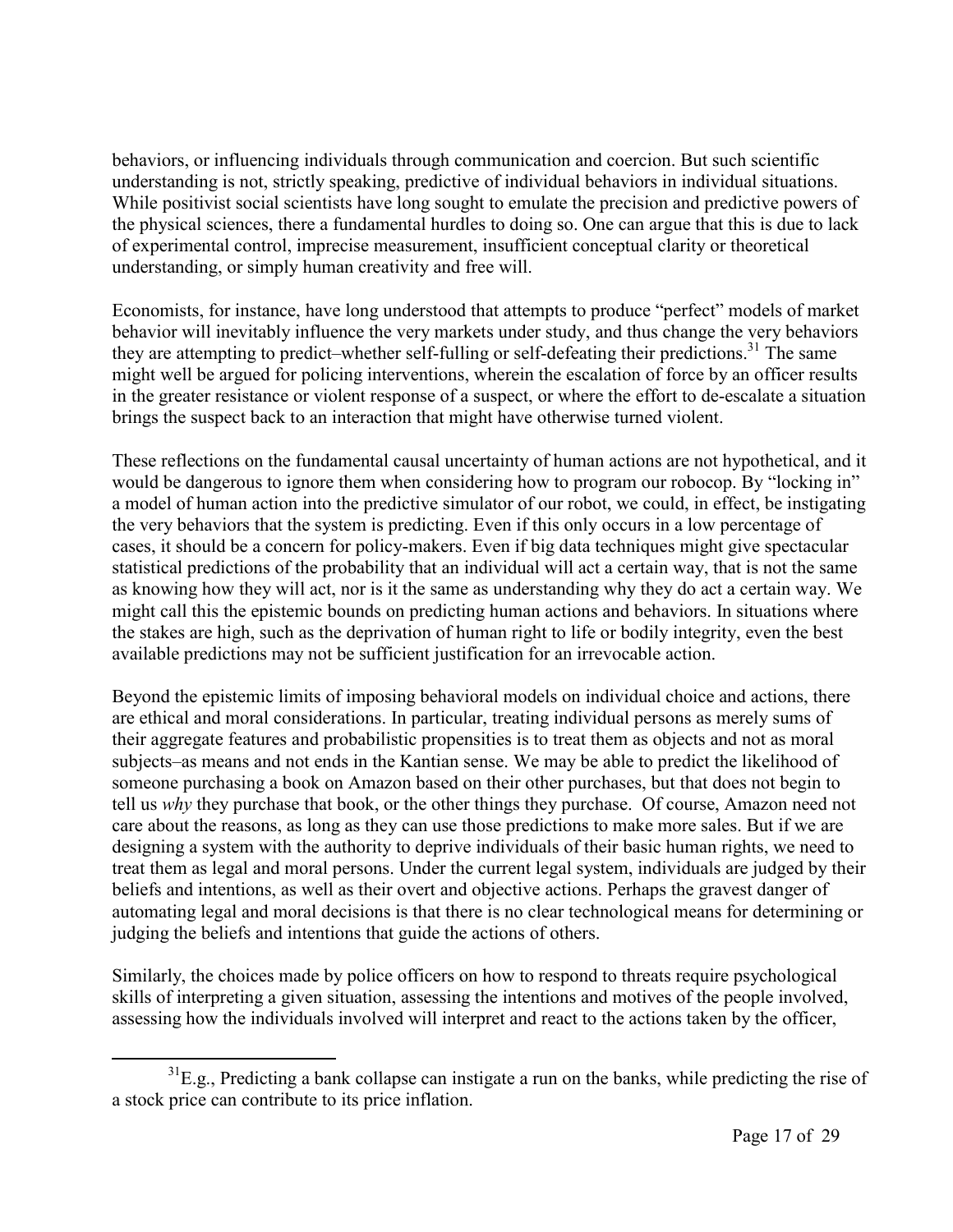further cascading actions and responses, and weighing the risks of various outcomes against the uncertainty of their own assessment of the situation. Of course, as such situations unfold, the interpretive understanding of the situation, the individuals involved, and their intentions shifts and develops. As officers gain more information about the situation through questioning and observation, they also develop their understanding of who they are dealing with and how and why they may act or react.

It is important to note here that even in an ideally operating robocop, there is a clear sense in which we dehumanize the citizens who are policed by treating them as objects rather than subjects. This can, for certain technologies, be rectified after the fact through accountability mechanisms. For instance, traffic cameras detecting speeding cars or red-light violations essentially objectify drivers, and do not allow them to explain their actions (e.g. speeding a mother in labor to the hospital) as they might to an officer if they were pulled over. They could, however, make such appeals and explanation after the fact. This is not true for irrevocable deprivations of rights. Most clearly in the use of lethal force–no appeal can bring back the dead. But it is also true of the violation and loss of bodily integrity and human dignity that comes from other uses of force or deprivations of freedom. Despite the payment of monetary damages or the healing of wounds, the injustice of such violations can have irrevocable consequences.

## **3. How Much Violent and Lethal Force is Appropriate and Proportional to a Given Threat?**

Decide how much force is appropriate in the given circumstances, and when and how to escalate the use of force–also known as *proportionality* in the use of force. Again, there are questions of which legal standards to conform to, but also much more challenging technical issues involving how to meet those requirements given that they demand explicitly *human* judgements.

Based on the previous section, it should be clear enough that even in ideal conditions and situations, it will be incredibly challenging to preprogram a system to determine whether the use of force is appropriate, and to determine what level of violent or lethal force is appropriate. Moreover, if such systems are actually sophisticated enough to model the dynamic physical systems within which threats are framed, then they will likely have insights into means of intervening which do not necessitate the use of violence or lethal force against the individual posing the threat.

Consider someone wielding a blunt weapon and threatening other people with it. A robot might be able to grab the weapon, or put itself between the threatening person and those being threatened to block any blows, or something even more clever, all before it might consider using violent force. Moreover, it need not, and under the international guidelines for the use of force by police, *should not* resort to the use of firearms or lethal force when other means are available for dealing with the threat. Even if a firearm is used, it could be directed at the hand or foot of the threatening individual, rather than the head or chest, in order to use the minimum violence necessary to neutralize the threat<sup>32</sup>

 $32$ It is thus disconcerting that most police officers in the United States are trained to aim shots for the head or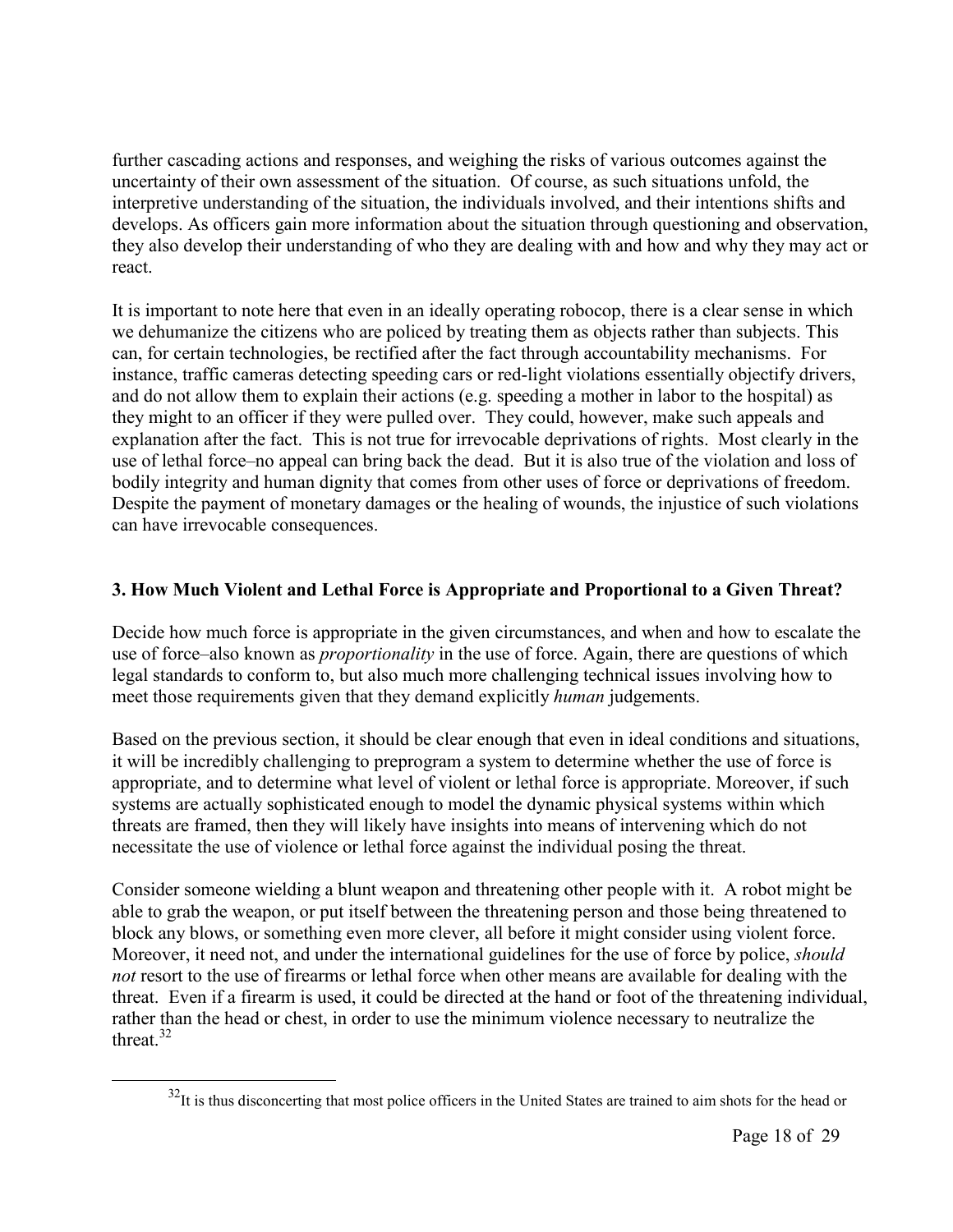In legal terms, a proportionality judgment is not simply a matter of deciding what action will neutralize a threat with the minimal necessary force. It is also necessary to weigh the nature and severity of the threat against the nature and severity of the violence aimed to neutralize it. These judgments require not only estimations of the probability of various outcomes, but the values of those outcomes. In general it would be disproportionate to shoot someone who is threatening to punch someone–unless it is reasonable to expect the punch to be as damaging as the gunshot. Furthermore, apprehending and incapacitating a person is generally sufficient to thwart threats not already set in motion, though that does involve the use of force which could be violent, could result in injury, and also deprives and individual of the freedom of movement–and so the threat posed must be weighed against those factors.

There is a technical and moral issue here regarding whether an artificial system can make the type of value judgements that are constitutive of proportionality judgment in the use of force. This problem is even more severe for the use of force in law enforcement, insofar as killing or harming a citizen is never a law enforcement objective in itself. In armed conflict, it can be argued that killing an enemy combatant is itself a military objective. But killing a criminal suspect can never be a law enforcement objective. Protecting people from an imminent threat of death or severe bodily harm is the only law enforcement objective that can justify the use of lethal force, and the use of such force is only a means, not an end. Similarly, a threat to use violence can be just as effective as the actual use of violence in many cases. Thus, merely pointing a weapon and shouting "stop! drop your weapon" ought to be attempted before using actual force, when feasible. And again, making a feasibility decision, and how much time one has to attempt alternatives to violent force, will be quite complex and probabilistic at best.

I have made the similar arguments with regard to proportionality in the use of lethal force by military robots in armed conflict (asaro 2012). In a military context, the proportionality judgment in an attack requires understanding the value of a military objective and weighing that value against the negative value of the risks posed to civilians and civilian infrastucture in a given attack. Something similar is required in police use of force, yet even more must be taken into consideration–including the rights and bodily integrity of the person against who violence is directed. Such consideration is not required in armed conflict, but is required in policing.

This is particularly acute problem for trying to design a robocop to deal with individuals suffering from mental illness, as well as individuals with disabilities. Mental illness, and mental episodes, can appear quite confusing an threatening to police officers, and indeed have resulted in a number of police shootings. Because individuals suffering from such episodes may be unable to communicate or response appropriately to police instructions, they may automatically be deemed "uncooperative". Deaf individuals have been shot by police for failing to follow verbal instructions. Similarly, their unpredictable behaviors may easily lead them to be deemed as "threats." Numerous cases involving individuals experiencing episodes have been shot. Indeed, it is often a justification for the use of

chest in all cases, or *by default*. This built on a series of assumptions that if a firearm is being used it must already be the case that there is a threat of death. This approach, however, precludes significant proportionality judgments being made once the firearm is drawn. Police in Europe and other countries are trained instead to aim for legs and feet by default.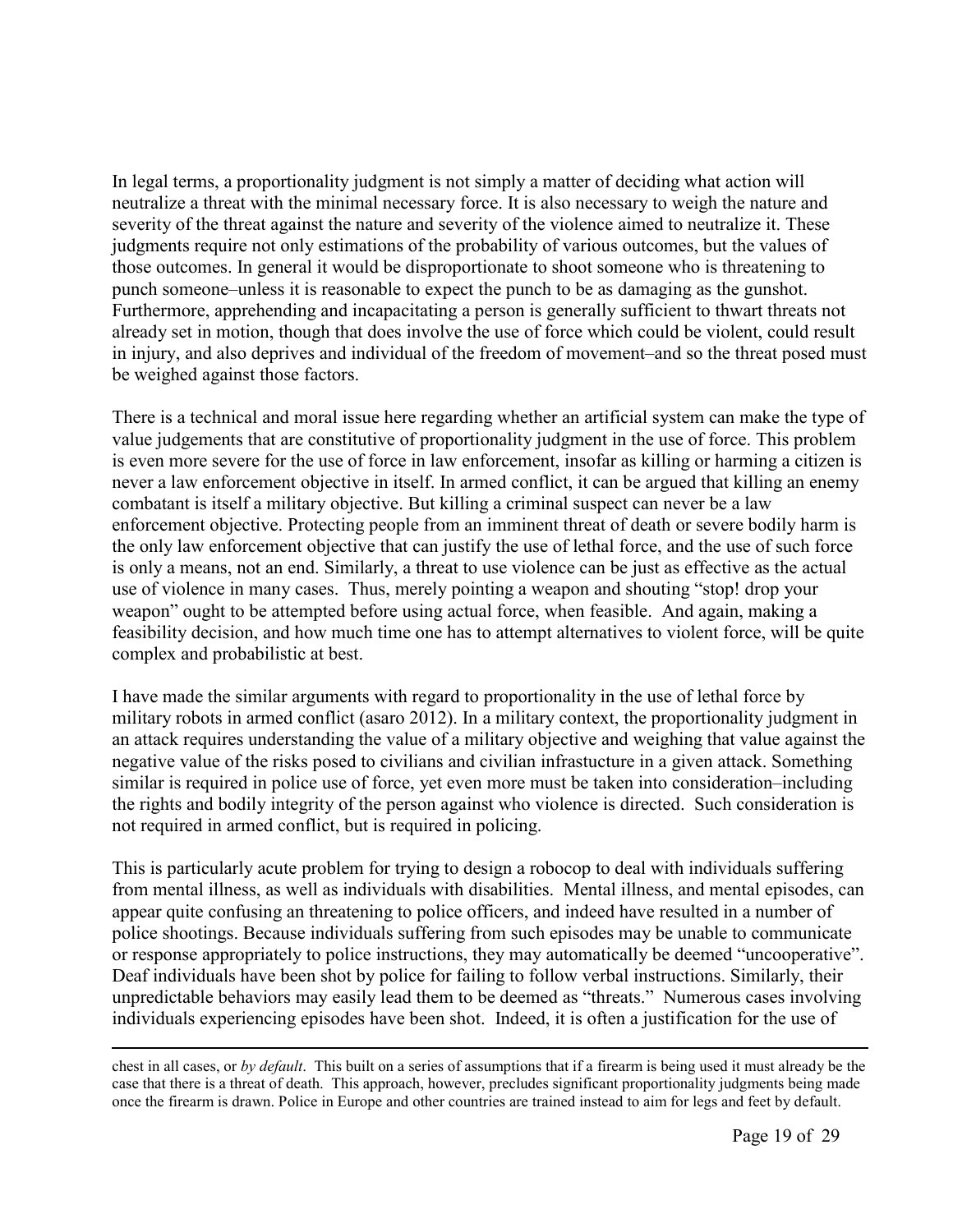force for police to claim that they believed the individual was high on drugs–whereas this should probably be viewed as a temporary incapacity rather than a culpable intentional behavior.

Finally, such a system must also be capable of recognizing the de-escalation of a threat. If a suspect throws up their hands and says, "Don't shoot!" or makes similar symbolic acts to tat effect, the robot must also de-escalate its use of force. Of course, such a robot might get fooled, but it has to provide that opportunity to all suspects.

It is tempting as engineers to think that we might provide a sophisticated model of risk assessment and decision theory to proportionality judgment. But it is clear in the law that a human must make such decisions, both because such technologicl solutions are as yet inconceivable, but also because that entails a human who is responsible and accountable for the use of force.

#### **4. Who Will be Responsible for the Violence a Robot Commits, and How Will They Be Accountable?**

Like law enforcement officers, a law enforcement robot system must be accountable for its use of force. At the very least this would be transparency with regard to its algorithms and funtioning, as well as logs of its operations and black boxes.

But we cannot really hold robots legally responsible for their actions. Further, it is awkward or impossible to hold programmers responsible. However, this is not unreasonable and probably a good reason for HRI designers and roboticsts to consider a code of ethics that precludes the use of violent and lethal force by robots altogether. Police departments might well be liable to lawsuits due to the use of force by its robots. This might ensure that particular robots are kept up in proper maintenance and software updates. But could they be held liable for civil rights violations if those robots perform in systematically racist or otherwise discriminatory ways?

Individual officer must be accountable for their actions to superiors, but also to the communities which they serve. Community review boards for robots. Analysis of data for the deployment of robots, and logs of interactions with members of the public. Any system flaws in the functioning a law enforcement robot, or systemically unfair deployment ought to be auditable with complaints being investigated and adjudicated where necessary.

### **Part II: A Bug or a Feature? Embedding Racism in Technologies**

It is a commonly held belief that technologies are essentially neutral–that they harbor no biases and are value-neutral. This belief is false, however. The preponderance of research results from the social studies of science and technology demonstrate again and again that technologies are embedded with social values at every level–from low-level design decisions to macro-level social adoption, regulation and implementation of technological infrastructures. These embedded values can exhibit and enforce many forms of bias, including race, class, gender, language and others. In this section I will consider how racial bias in particular might be embedded in automated policing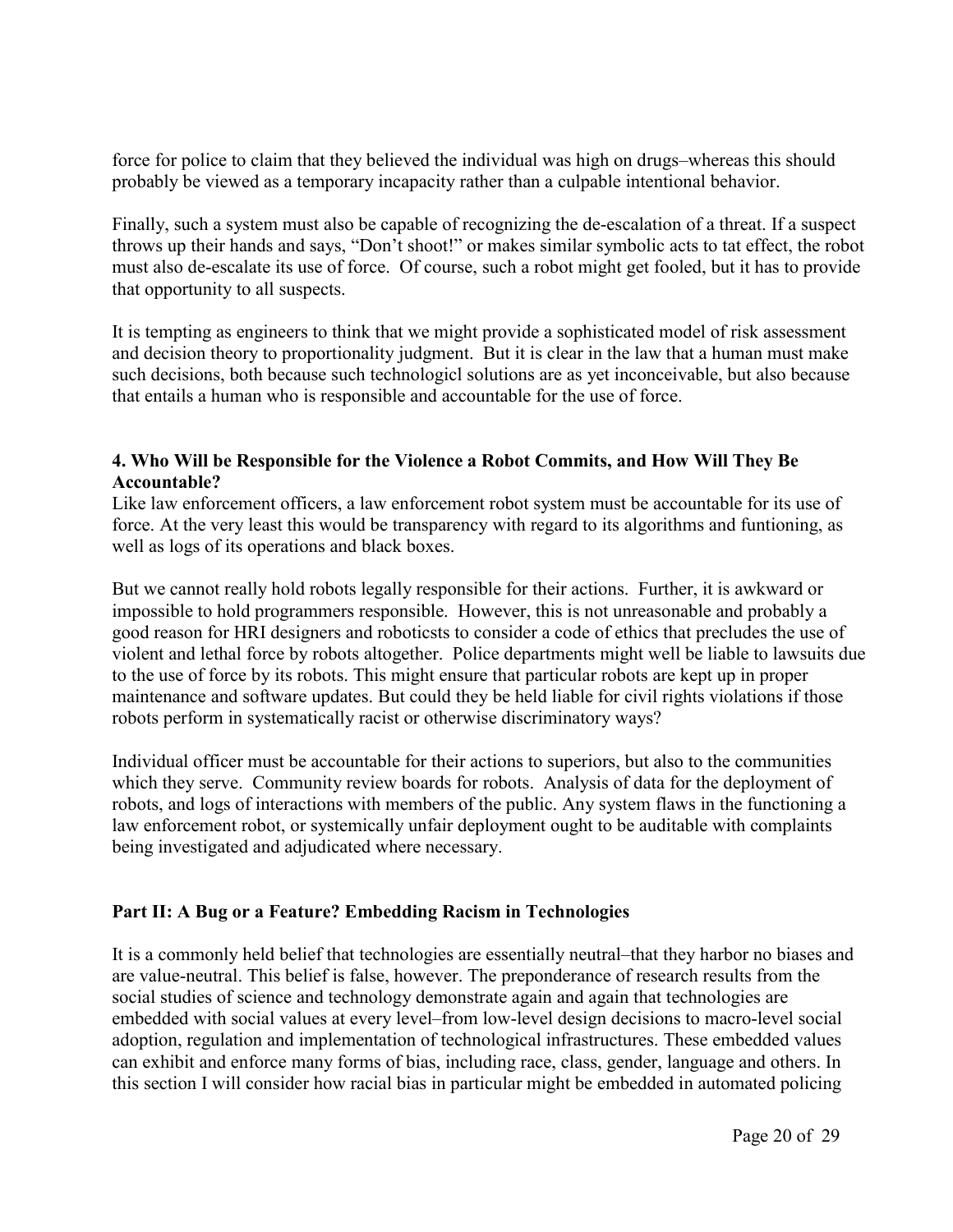technologies, at various levels of design and implementation. Such embedded bias could be completely or partially unintentional, or intentional, in the design of the technology.

Ensuring that a technology is truly value-neutral, or free from racial bias requires making this an explicit design goal, and actually testing and evaluating the use of a technology in practice to determine whether that design goal has actually been accomplished. It is not insignificant that establishing such a design goal, and defining how a technology ought to be evaluated in relation to the at goal are themselves highly contentious political issues. Indeed, I would argue that it is precisely because they are political that there need to be a diversity of voices and perspectives involved at all levels of the design, adoption and implementation of technologies.

There are a number of different ways in which racial bias and discrimination could be built into technologies. These range from low-level biases which recognize features of racial difference, and act differently as a result, to higher-level biases that result from analysis of socio-cultural signifiers and context. Examples of such bias could include systems which behave differently in response to certain racialized features, including skin, hair and eye color, as well as hair style, tattoos, etc.; body size and type, as well as age and gender; language, and manners of speech and gesture; clothing and styles of dress; other cultural signifiers such as music, jewelry, text on clothing, associated objects and accessories, cars, bikes, scooters and skateboards, etc. In other words, anything which a system is designed to recognize as a distinguishing feature, or which it learns as such through machine learning techniques. Systems that behave differently in response to these differentiating features could be called discriminatory. This could also include failing to recognize people with various features as people at all, or simply ignoring them.

Depending on what the system is designed to do, recognizing some types of difference might be important to fulfilling its purpose. A robot styling assistant designed to help someone shopping for clothes, or styling their hair, would likely need to recognize various aspects of a persons body, such as shape and build, skin and hair tone, *etc.*, as well as their likely styling interests, judging from their current clothing and hair, and other more complex socio-cultural signifiers. There are of course many different ways for a technology to handle such difference, some of which might be considered socially appropriate, while others would be considered offensive. It is quite challenging to design such systems to behave in socially appropriate ways.

There are already a number of examples of low-level technology designs that embed exclusionary racial bias by failing to work properly for certain groups of people. Such low-level biases include those that rely upon biometric assumptions about potential users that are racially biased or failed to consider how or whether the system would work with some people, e.g. those with dark skin. A good example of this comes from a recent report of the differential performance of the sensors in automated sinks and soap dispensers in bathrooms.<sup>33</sup> These devises use an infrared beam to detect the presence of a hand. They are essentially proximity sensors, which utilize an infrared sensor to pick up reflected IR light when a hand is in close proximity to the emitter and sensor. However, dark

 <sup>33</sup>http://mic.com/articles/124899/the-reason-this-racist-soap-dispenser-doesn-t-work-on-blackskin#.84sM1J8X2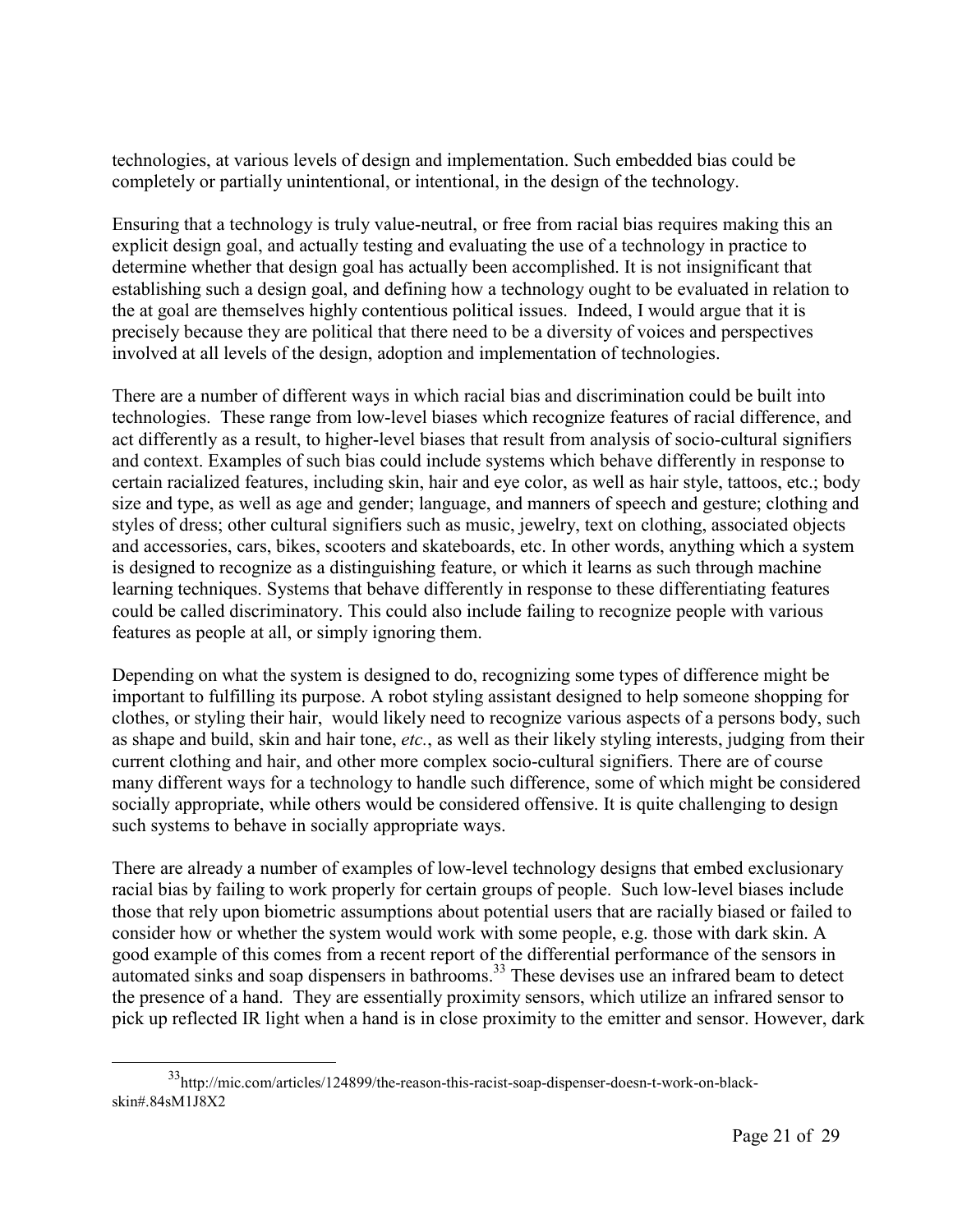skin reflects far less IR light than pale skin. By tuning the sensitivity of the IR detector, and the strength of the IR emitter, the designers of these sensors are making assumptions about the reflectivity of the hands that can operate the faucet. Many such sensors are tuned so as not to be overly sensitive to ambient IR light, coming from other sources than the emitter, and thus require a high degree of reflectivity in the skin of hands which can activate it. Thus, in order to make the device more robust with respect to ambient IR light, the resulting design does not function for people with darker skin complexions.

A very similar problem occurred with the first generation of xbox Kinect gesture camera/controllers.<sup>34</sup> The kinect camera uses an IR camera in conjunction with an RGB camera to create a 3D depth image of the area in front of it. Hand, arm and leg gestures and movements can be recognized by the system. There were, however reports that the system did not work well or properly when used by people with dark skin. Like the faucet sensor, the Kinect camera actively shines an IR light and uses its sensor to detect reflected IR light. Darker surfaces and skin reflect less IR light, and are thus harder to detect. Microsoft claimed there was no such problem, and Consumer Reports trier unsuccessfully to replicate the problem with the Kinect, or with earlier reports of HP'f face recognition software failing to work properly with dark faces.<sup>35</sup>

We might grant that such design choices were completely unintended, and this flaw was unknown to the designers and manufacturers of these faucets. But we could also ask whether the designers of these technologies failed to take a broader enough view of who might use these technologies. Did they test their systems for use by darker hands? Were the potential racial implications of their design decisions were ever considered? Would they have come up if the design teams involved people of color, or if the testing teams and subjects were similarly diverse? Regardless of the intentions and awareness of designers and manufacturers, the resulting technology has a clearly embedded bias with regard to the skin tone of potential hand washers. One hopes that it will be possible to design such sensors to be more racially inclusive, rather than having to design different sensors for different groups, thus essentially recreating segregated washroom facilities and drinking fountains.

Of course, there are also clear examples where technologies are intentionally "tuned" to favor lighter skin over darker skin. This issue has been documented in the case of color film stock.<sup>36</sup> At the introduction of color film in the film industry, there were limitations in the dynamic range of film stock and developing processes to render detail in pale faces relative to dark faces. The industry, being controlled by whites, and seeking to promote white stars, ensured that the new film stocks and processes were tuned to highlight the details of white skin over black skin. As a consequence of these decisions, black faces in color film generally lacked the details and features afforded to white faces. To a large extent, these same dynamic range and contrast issues emerge for analog and digital video. Indeed, some professional digital video cameras include presets that are tuned to difference complexions.

 <sup>34</sup>http://www.pcworld.com/article/209708/Is\_Microsoft\_Kinect\_Racist.html

<sup>35</sup>http://www.businessinsider.com/microsofts-kinect-has-trouble-recognizing-dark-skinned-faces-2010-11 36http://www.cjc-online.ca/index.php/journal/article/view/2196

http://www.buzzfeed.com/syreetamcfadden/teaching-the-camera-to-see-my-skin#.id4VzgqB9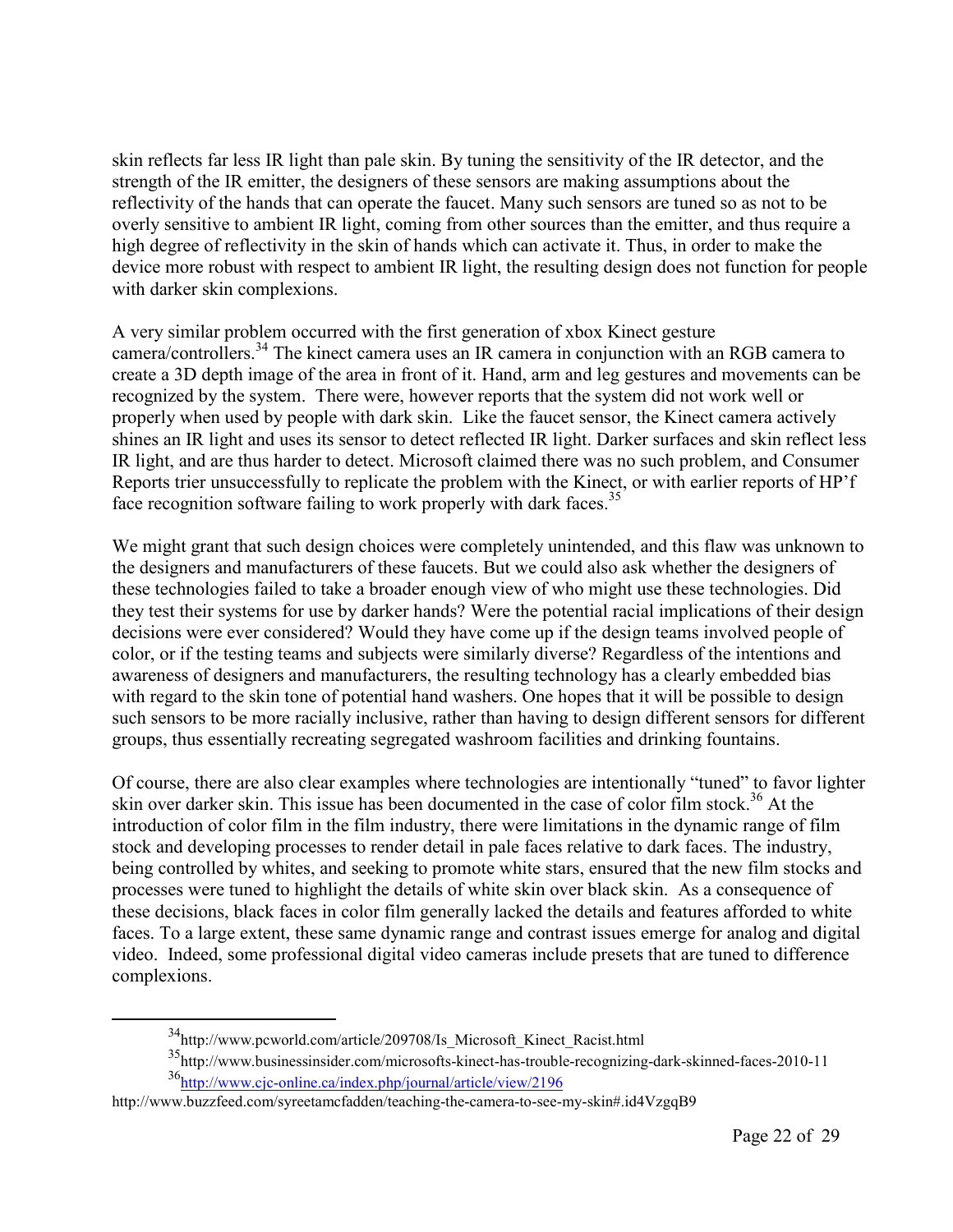## Seguey

# **Part IV: Enacting Structural Racism through Technology**

While racism is most recognizable in its overt and egregious manifestations, it also exists within persistent and systemic forms that are much more difficult to recognize, challenge and eliminate. In this section of this paper, I will consider how even a robocop that followed use of force guidelines perfectly, and was completely free of any embedded racism of the sort described in the previous section, could still be used to enact and replicate systemic racism.

As mentioned at in the previous sections, there are numerous risks to allowing social statistics and data driven techniques to guide technological design. What might make sense from a narrow engineering perspective may run counter to social norms, values, morality and law. Data-driven policing is a clear example of this problem, where using crime statistics to set law enforcement policies can lead to community-level discrimination. And the growing area of predictive policing takes this to the next level as a broad range direct and indirect traits are could be used to effect racial bias in automated systems, either intentionally or unintentionally.

It is clear from research into data-driven policing policy that using crime statistics to identify "highcrime" areas and subject these to higher levels of policing, and/or more aggressive policing tactics, creates a self-fulfilling prophecy.<sup>37</sup> Given an existing history of racially biased policing, resulting in greater police presence in communities of color, it is easy to use crime statistics to show that there are higher rates of arrests and convictions among people of color. Higher levels of policing result in more stops of people of color, which in turn result in more arrests and convictions. Similarly, more aggressive policing techniques such as "stop-and-frisk" can result in more interactions with people of color, relative to the general population. All of this functions despite data showing that whites are actually more likely to violate laws, e.g. drug possession, and people of color, despite it being much more likely that people of color are arrested and convicted for drug possession.

The same is true for the use of violent and lethal force by police. Because people of color are stopped more frequently than whites, they are disproportionately likely to become involved in confrontations where the police use violent and lethal force against them.

The use of force, like selective surveillance falls under the category of "descretionary policing" (Joh). That is, many of the interactions with the public that are initiated by police are at their descretion–nobody and no rule has required them to engage an individual in an interaction. Of course, responding to a call from the public or intervening in response to an objectively obvious legal violation, officers are often compelled to act. But in a myriad of day to day decisions about who to interact with, when to intervene, where to follow a case, etc., the officer exercises broad discretionary powers.

<sup>37</sup>Data-drive policing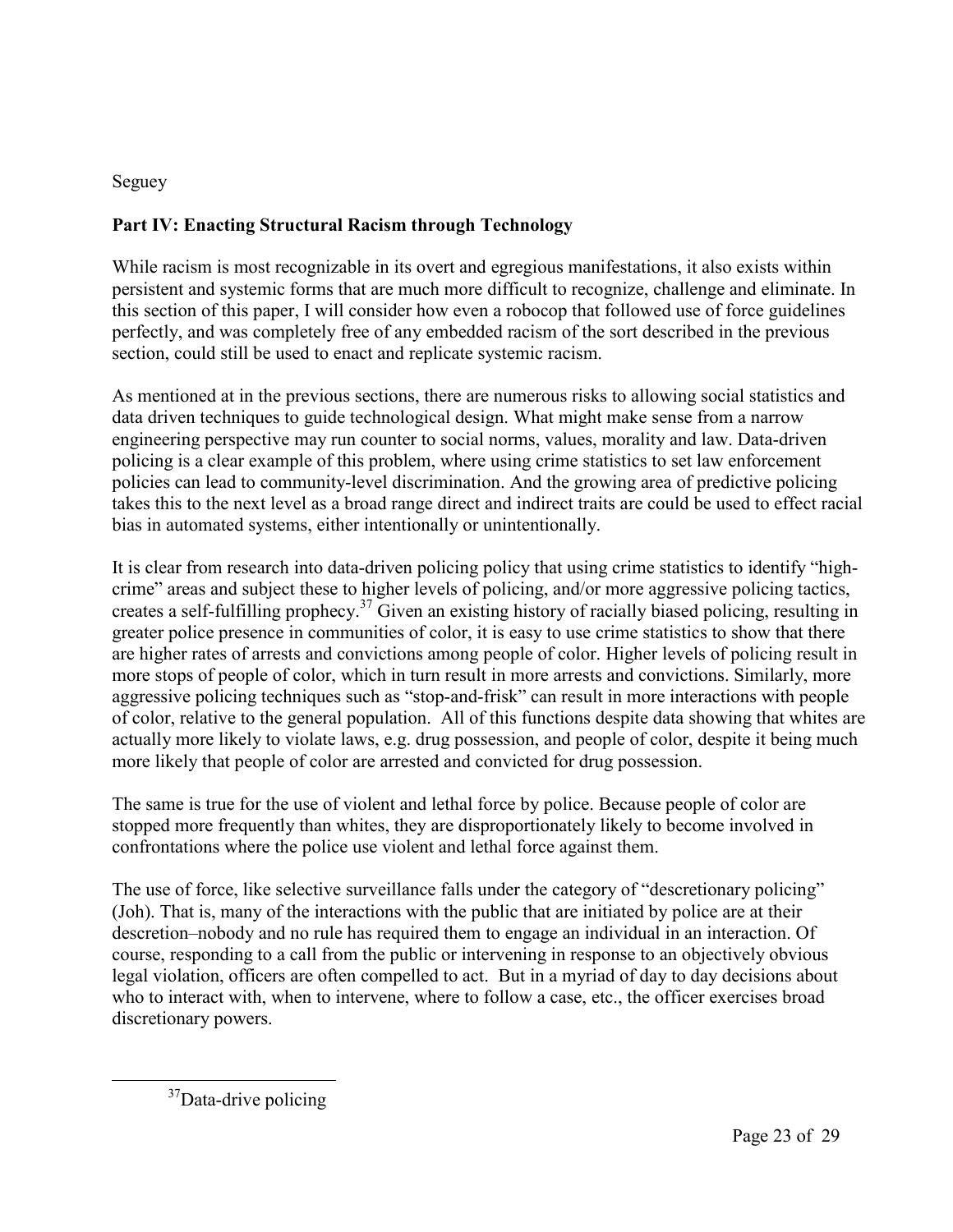Such discretionary powers are known to be highly susceptible to the psychological bias of individual police officers, both conscious and unconscious. Many times officers are looking for anything "out of the ordinary," or anything that fits their preconceived notions of what is "suspicous." Black people in white neighborhoods are much more likely to be perceived as suspicious, because they deviate from the norm. However, white people in black neighborhoods may not be similarly viewed as suspicious, especially when they are given deference by the conscious or unconcious racial bias of an officer. Thus, a black person might be more likely to be pulled over for driving an expensive car, because that is perceived as atypical and thus suspicious, while a black person driving a deteriorated car might also be deemed suspicious as they are perceived to be more likely to engage in various illegal behaviors. This is how discretionary powers can provide cover for racist policing.

It is tempting, at this point, to wish for a technological solution that would introduce racial equality into these discretionary choices. One might hope that automation technologies would level the playing field and treat individuals more equanamously across racial categories. However, when we look to other types of automation technologies, we find the opposite to be true, and that automated decisions process often amplify and exacerbate existing racia inequalities, rather than eliminate them.

One reason this happens is due to indirect or proxy variables. Consider automated systems for credit rating and lending, where there are clear legal restrictions on using race as factor in determining loan eligibility and rates. While banks cannot use race *directly* in the automated decision processes, they can use a number of other demographic and geographic factors. It has been shown (cite) that for most of the individuals in a given data set, it is possible to correctly identify their race based on a combination of other indicator variables which are not restricted. This set of indicator variables thus act as a proxy for race, allowing automated algorithms to infer race when it is not explicitly indicated, and moreover to effect decisions that impose racial discrimination, even as they can be claimed to not consider or represent racial categories at all. In voting databases, names of felons (known to be disportionately African-American) are used to "clean" voter registrations thus denying voing rights to individuals with similar names, who are also likely to be African-American. Many automated search algorithms also provide racially biased results depending on subtle variations in the names searched, if they coincide with racially distinction spellings (Pasquale, spelling of names). IN mortgage approval software, it is quite easy to implement automated approval and rate-setting algorithms that make racially biased decision based on geographic data. This is because housing policies and social behavior has created racially segregated communities, and thus using an address as factor in evaluating credit-worthiness is, in many cases at least, a good proxy for race. Similarly, much on-line behavior including cites visited, purchases made, and social media networks, can quickly triangulate racial identity and other characteristics, even where these are never explicitly provided.

It is thus necessary to ensure that not only is race not made an explicit factor in automated decision processes, but also that it is not indirectly implemented by proxy. Again, given that this may result as an unintended consequence of implementing an algorithm, it is necessary to deliberately look for and eliminate such bias.

It should not be surprising that the technological issues just discussed map rather closely to many of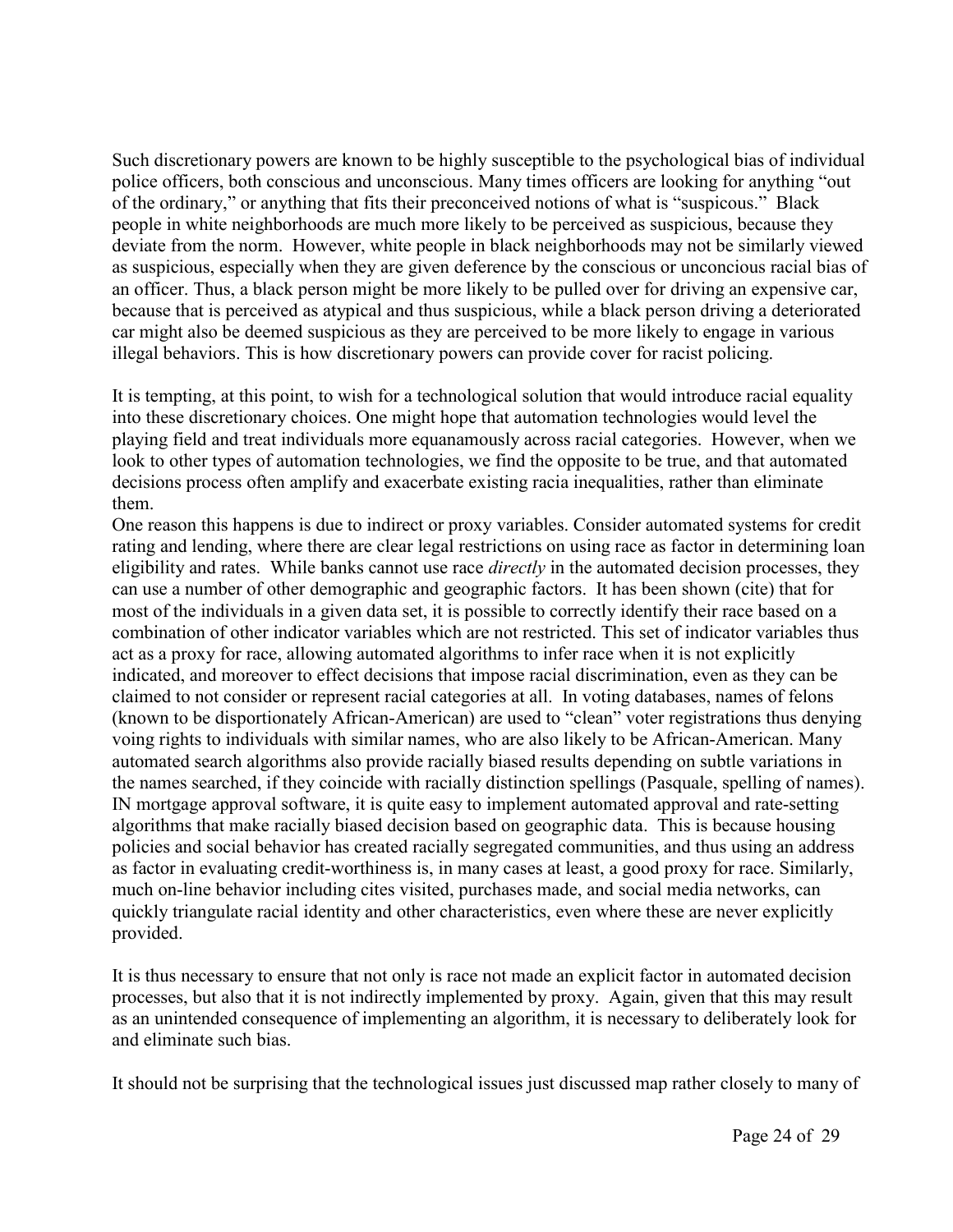the issues of structural racism. Namely, the fact that communities, families and individuals of color are systematically denied access to housing, education, and financing, are due to self-replicating patterns of discrimination and segregation. These are all instances of structural, or infrastructural, racism. There are other examples, such as building the bus underpasses to low for public buses as a way to exclude poor and minority populations from visiting the beach<sup>38</sup> or from moving to certain suburbs in Atlanta. $39$ 

Yet another example of racial bias inherent in technologies that are assumed to be neutral is illustrated by a recent case in which Google's automatic image annotation system mistakenly labelled African-American faces as "gorillas" in images.<sup>40</sup> Whatever the computational and structural issues that causes this specific case might have been, the racist implications of this error in automated tagging is immediately clear to humans. That is, even if such an error is statistically likely, it has serious social implications that put a greater responsibility on the automated systems to avoid such errors.

While the gorilla-tagging incident did not rely upon incorrectly labelled training examples, there are serious risks of incorporating such data into automated systems. Indeed, the big data techniques employed by Google in their auto-completion algorithm is rife with racism.<sup>41</sup> Because the algorithm collects the most frequently submitted queries, it offers a reflection of statistically popular racist sentiments. For example, by typing "why do black people..." the autocompletion function will suggest finishing your query with "say ax" and "like fried chicken", thus fulfilling stereotypical expectations. This is not limited to racial stereotypes, and typing "why do women..." will produce "cheat", as will "why do men..." All of which goes to show that statistically likely behaviors are not necessarily socially desirable, and we should be careful and conscientious about any systems which automate meaningful decision making based on such data.

This type of data-driven method is likely to be used for a broad range automated decision-making. Which raises a set of issues around notions of social norms and deviance. There are, in fact, numerous ways to embed racism in technologies that are more indirect, less obvious, and much harder to hold designers and manufacturers accountable for, which will be considered in the next section. At this point, I simply wish to reiterate the point that if we want to develop technologies that are not discriminatory in nature, it is essential that we make this an explicit part of the design and evaluation of technologies. It is not enough that the designers and testers do not desire or seek out discriminatory effects from their technologies. We can only expect fairness and equal treatment from technological systems that are deliberately designed to achieve such effects, are evaluated according to those values, and are actively held accountable when they fail or fall short of the established

 <sup>38</sup>Langdon Winner, Autonomous Technology, Chapter

<sup>&</sup>lt;sup>39</sup>http://www.slate.com/articles/news\_and\_politics/politics/2014/01/atlanta\_s\_snow\_fiasco\_the\_real\_problem\_i n the south isn t weather it s history.html

<sup>40</sup>http://blogs.wsj.com/digits/2015/07/01/google-mistakenly-tags-black-people-as-gorillas-showing-limits-ofalgorithms/

<sup>41</sup>http://www.buzzfeed.com/miriamberger/googles-autocomplete-has-some-pretty-racist-thing#.ul3Jg8917 http://www.dailymail.co.uk/sciencetech/article-2326101/Is-Google-making-RACIST-researchers-claim-auto-completefunction-perpetuates-prejudices.html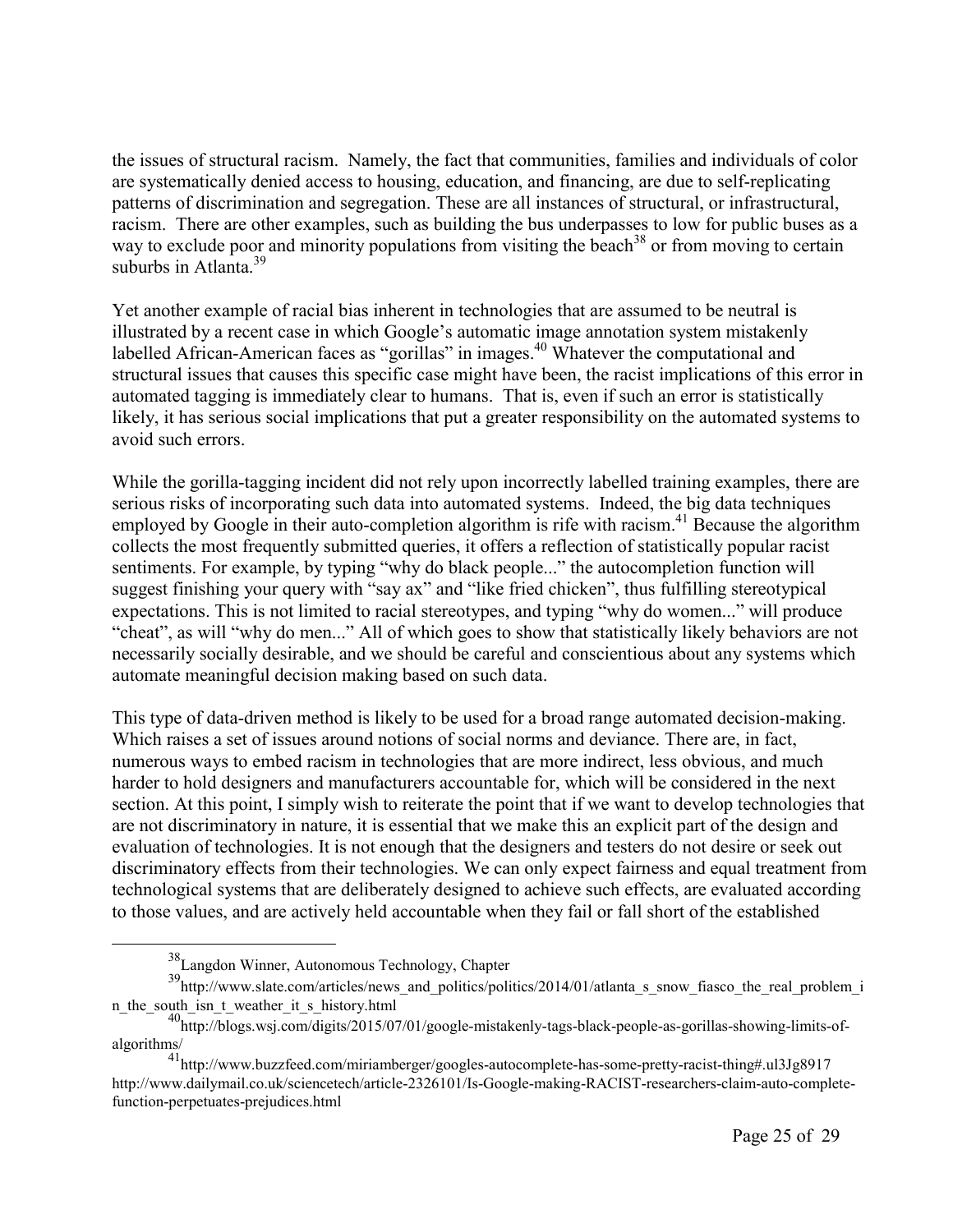ideals. This is especially true as standards of social acceptance, inclusivity, and equality rise. That is to say that as the social values we wish to see in our technologies evolve, so too must the technologies. It would be to lock-in certain values, or the standards for their evaluation, in ways that would limit moral and social progress. The flip-side of that flexibility, of course, that regressive values and standards can also be introduced in new technologies.

There are also clear examples where racism is intentionally built into technologies. In many datadriven applications, including credit ratings and loan approvals, are required under law not to be racially discriminatory.<sup>42</sup> As a result, these algorithm cannot explicitly consider race. But while this not be a field in database, it is not difficult to determine race from other variables that are allowed to be used. Those variables thus become proxies for race. An individual's name, as well as what neighborhood they live in, provide strong indicators of race, as does the name and a combination of factors such as schools attended, patterns of travel and purchases, etc.<sup>43</sup>

There has been a growing practice of purging state voter registries in the United States using databases of felons, immigrants and other who are claimed to be ineligible to vote.<sup>44</sup> In many cases, the names in the databases are "permutated" to give variants, e.g. Rich and Dick for Richard. But due to the high ratios of African-American names in felon databases, relative to the population, and hispanic names in immigration databases, this practice clearly disproprtionately affects those communities. Thus it is possible, in the name of limiting voter fraud, to disenfranchise large numbers of people in specific minority communities through such database practices. While it can be claimed that this is not an intentionally racist practice, it is clear the the practice has racially discriminatory effects–it is not a flaw or bug in the system but a feature desired by those ordering and approving such purges. It is also a good example of how seeming neutral technological processes, in this case purging potential ineligible voter from voter registries, can enact systemic racism.

If our robocop is programmed to identify "suspicious" persons or behavior, what exactly would it be looking for? It would seem that there would be a risk of embedding the prejudices of designers into systems that are trying to find such persons. How ought we determine what counts as "suspicious"? Certain manners of dress or cars that "stick out"? Certain types of behavior that are not themselves illegal but that pick out "undesirable or suspicious types," such as loitering or boisterous talking? Will these be rules that engineers come up with from talking to experts such as police? Will these be based in data-driven processes, by analyzing sets of mug shots, or images of people in public that have been tagged on the internet, or tagged by "experts"? What kind of pattern recognition and machine learning techniques might be used, and how might the tagging already reflect racial bias and prejudice? Of course, there is already considerable discretion for police officers to stop and question whomever they deem suspicious, which provides ample room from racial discrimination.<sup>45</sup> Given that the data sets from which machine learning of categories of suspicious persons and

44http://projects.aljazeera.com/2014/double-voters/index.html, http://patch.com/california/lakeelsinore-

wildomar/voter-purge-a-racist-republican-effort-or-smart-fraud831f7e5503,<br><sup>45</sup>Joh, Discretionary sureveillance.

<sup>&</sup>lt;sup>42</sup>Pasquale, Black Box Society Chapter ??

<sup>43</sup>http://heinonline.org/HOL/LandingPage?handle=hein.journals/nylr79&div=33&id=&page=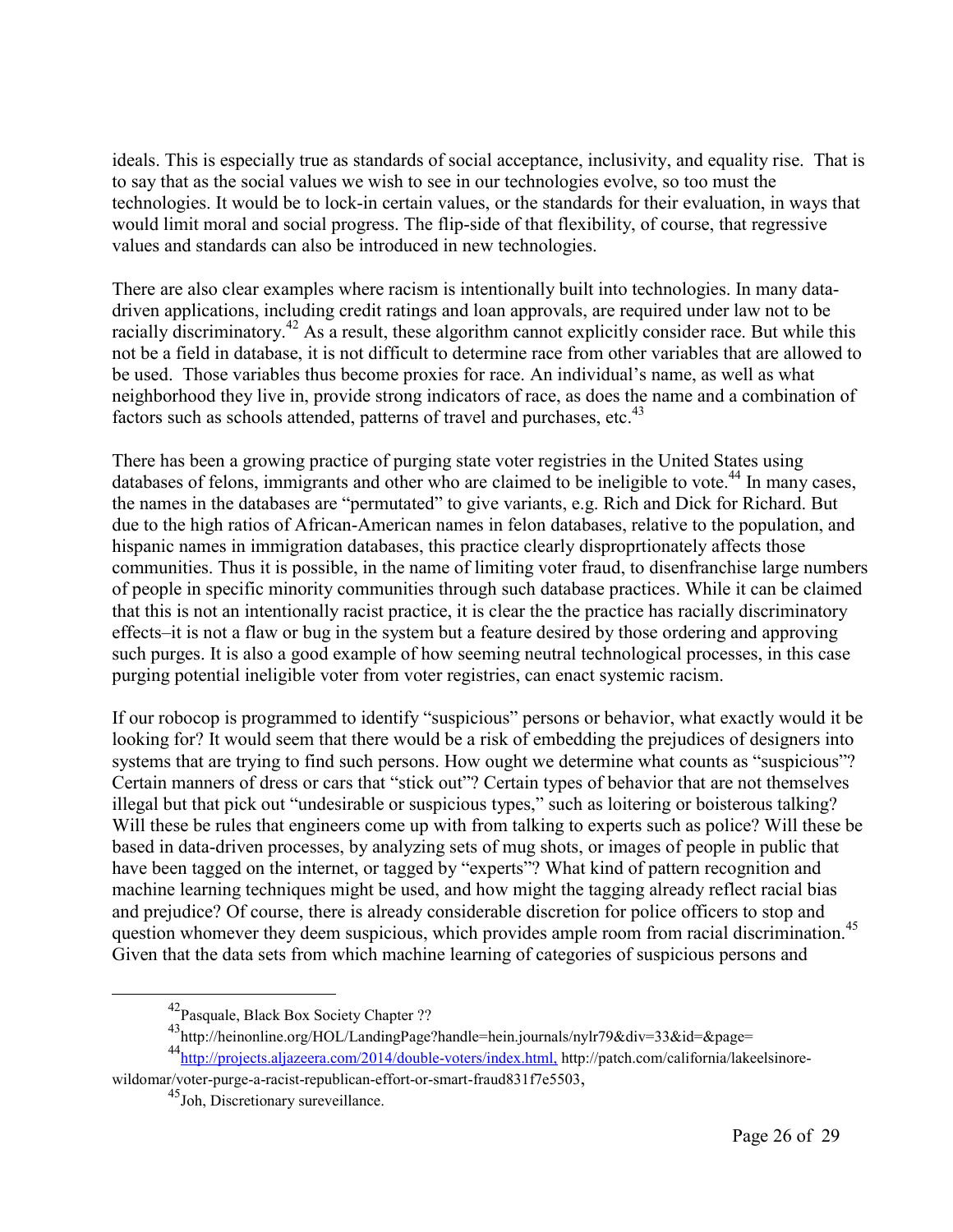behavior are likely to be drawn from historical examples, we will now turn to a consideration of that could very easily replicate institutionalized forms of racism.

#### **Part V: Summary and Conclusions**

And finally, I conclude with a summary of the most critical issues facing the reform of standards for the use of violent and lethal force by police, the automation of the use of violent and lethal force by machines, and the overarching necessity for reliable systems of accountability at multiple levels.

It is already understood that robotic systems pose serious dangers to humans. Indeed, it is only recently that robotic systems have been rendered safe enough to work together closely with humans in a broad range of co-robotics applications (cite). Thus far, the history of managing the harms that robots might do to humans has been to reduce the risk of harms wherever possible. This would likely have pleased Isaac Asimov, whose 1<sup>st</sup> Law of Robotics stated that "A robot may not injure a human being or, through inaction, allow a human being to come to harm." There are various problems with Asimov's Laws as a basis for robot ethics, but this provides a good point of departure for considering the problem of designing systems to use violent and lethal force against humans. That is to say *all* such systems violate the 1<sup>st</sup> Law of Robotics insofar as they deliberately deploy violence to cause injury to people. From a design perspective, this is fundamentally different than designing a system to minimize harms from actions and activities that are not intended to cause injuries–even if it is known that there are risks of the system failing and thus some probability that it will cause injuries.

I conclude that it makes sense to draw a clear line here, and for HRI researchers to refuse to design such systems on ethical and moral grounds. The consideration of a police robot has demonstrated some of the reasons why designing such systems is fraught with perils and challenges that undermine our hopes for the possible benefits of such a system. While these can be framed as technological issues to be sorted out through future research, each of the sections disclosed legal and moral issues that are not addressable through better engineering.

Clearly, and ethical duty to consider the social, ethical and legal context in which the systems they develop will operate. In the case of automating the use of violent and lethal force by police, it is necessary to examine the social, cultural, political and economic contexts in which such systems will operate, as well as the legal and ethical frameworks in which robotic systems may act. This means recognizing the significance of making design decisions for an application area that has social implications, but also requires engaging various perspectives on the problems.

The choice of standards to meet is itself an ethical question. Simply adopting the existing legal standards in the United States would be ethically problematic at best, given the degree to which they fall far short of international legal standards. Building such standards into a HRI system would amount to enabling and perpetuating serious deprivations of human rights under international law. It would be unethical to develop systems that fail to meet international standards of the use of force by police. The fact that current standards in the US fall below international standards is no excuse for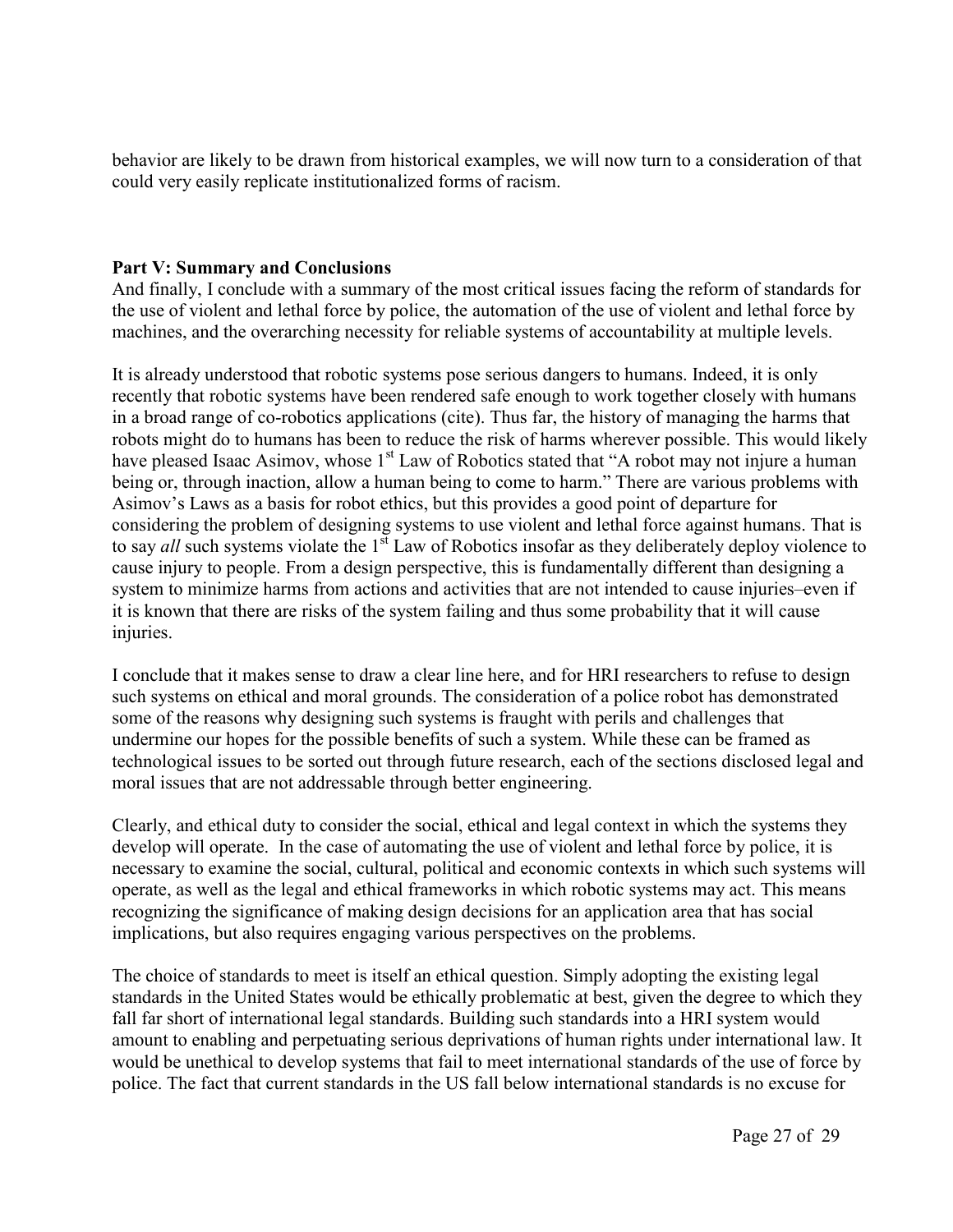designers and engineers to perpetuate or endorse the flagrant violation of human rights those flawed standards enable.

In considering whether, or how, to automate decisions to use violent and lethal force according to the international standards, there remain a number of significant ethical challenges. While engineers and designers may be eager to operationalize abstract legal concepts and terms into forms that can be more clearly implemented, it is necessary to consider whether such reinterpretations are legitimate. This kind of operationalization is a form of translation, in which an abstract concept is translated into a set of observable concrete features. While this can be an effective means of practical problem solving, it can also result in obscuring or eliminating essential aspects of a concept. This is especially true of many humanistic and psychological concepts embedded in legal standards. Translating "threat" into sets of observable behaviors or motions divorces it from the situational and contextual meaning it had.

It is thus important to continue to limit the use of violent and lethal force to humans who are properly trained, and who operate in accordance with international standards, and who are accountable to superiors and the communities they serve.

To the extent that law enforcement robotics can develop the sophisticated HRI that would be required to recognize threats, and the causal systems in which they operate, there is a duty for robotics engineers to devise new means for neutralizing threats of grave harm and death without resorting to the use of violent or lethal force by robots. While this is an added requirement and burden that human law enforcement officers are rarely held to, the moral engineer ought still to strive for it. The ideal for the engineer should be the law enforcement system that can serve and protect everyone in the community, even while it de-escalates, diffuses, and thwarts threats of all kinds, including those from malicious people.

One the most significant problems standing in the way of racially just policing is accountability. Insofar as police officers are not accountable to their superiors or the public in terms of transparency and accuracy for the reports of their interactions with members of the public, especially when violent and lethal force is used or death results, there can be no broad based sense of legitimacy or justice in many cases, or trust from members of the public who are discriminatred against with impunity. Accountability is a multi-layer requirement, which includes not only disclosure of incidents, but transparency in the review process, and full criminal liability for officers who violate the law in their use of force.

Like police dash-cams and body-cams, the data trails such systems will generate provide an opportunity for transparency. But that will still be subject to interpretation, and require oversight. A robocop which might also violate the rights of citizens in its use of force presents a more complicated accountability problem. On the one hand we might be able to design low-level racist prejudices out of the system. However, that does not preclude the systeic forms of racism that may result from how those systems get deployed. Still, they should provide the kind of data that would make accountability possible, but only if there are oversight bodies that have access to that data and use it to diminish racial and other forms of discriminiation in the operation and *effects* of deploying